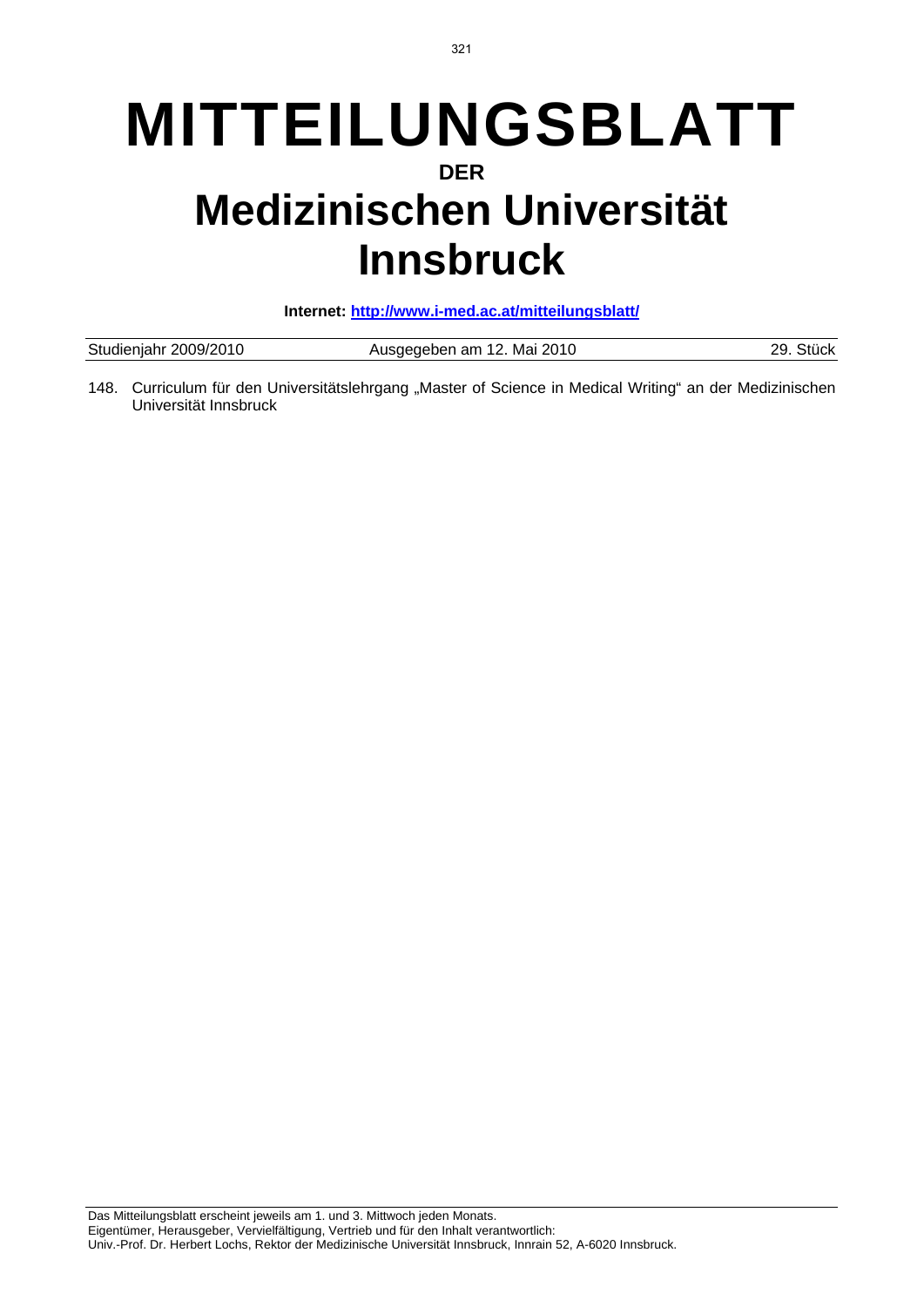# 148. Curriculum für den Universitätslehrgang "Master of Science in Medical Writing" an der Medizinischen Universität Innsbruck

Der Senat hat in seiner Sitzung vom 5.5.2010 gemäß § 25 Abs 1 Z 10 iVm § 56 UG 2002 idgF folgendes Curriculum für den Universitätslehrgang "Master of Science in Medical Writing" erlassen: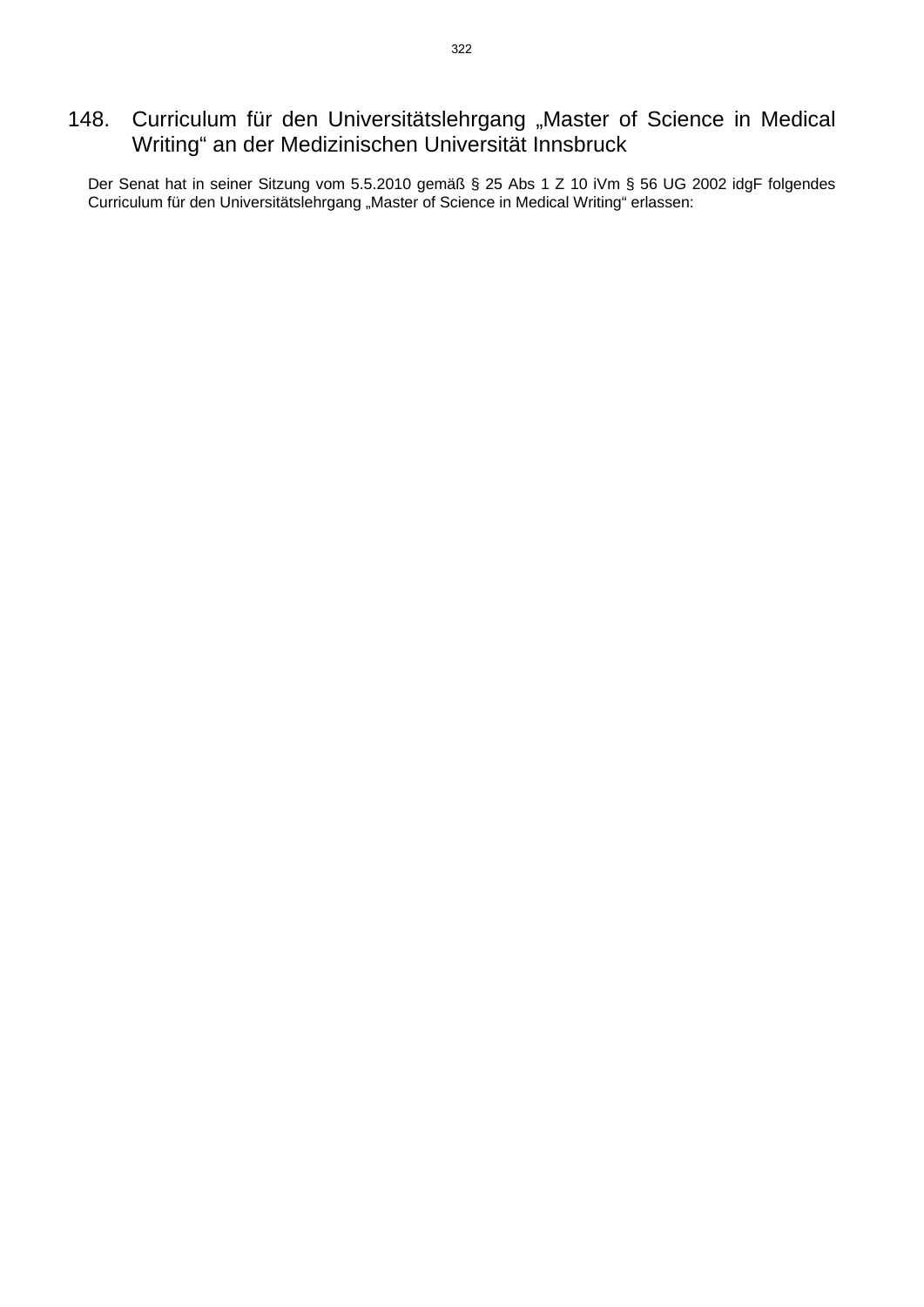*Master of Science in* **MSc Medical Writing** *Medical Writing*  $\overline{\textbf{A}}$ **57 ECTS** Presentation 6 ECTS Medical 7F English IS ECTS<br>Master Thesis Year<sub>2</sub> 7F 25 ECTS<br>Medical Writing 4 ECTS Scientific 7F Tools II Comprehens, 5 ECTS course in Medicine **37 ECTS** 2 ECTS<br>Medical **Grant Writing**<sup>19</sup> ECTS Year<sub>1</sub> English 4 ECTS Comprehens, 12ECTS Scientific course in Medicine Tools I

323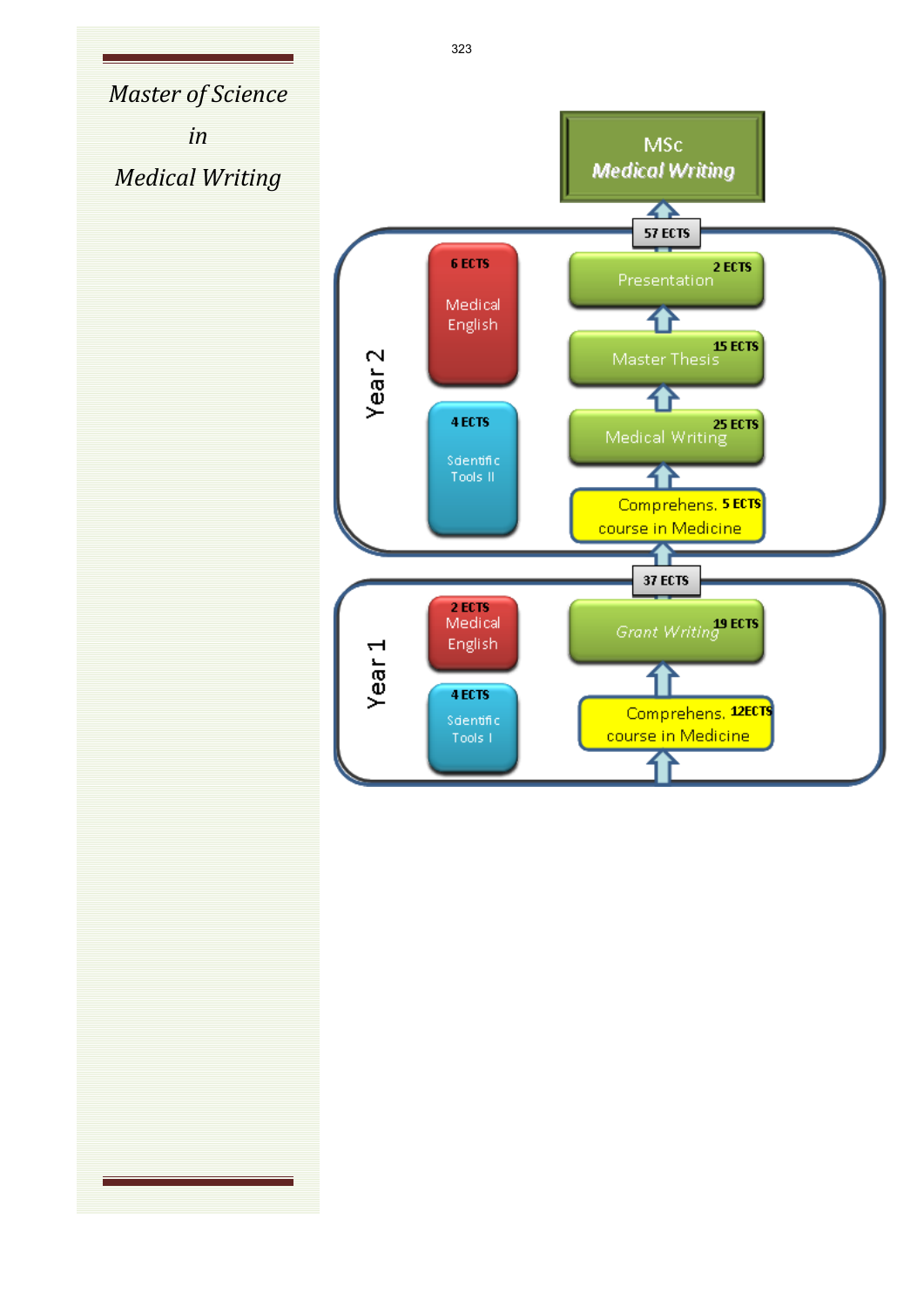# **§ 1 Zielsetzung - Qualifikationsprofil**

Medizinische Texte werden in zahlreichen Lebensbereichen benötigt. Die Art dieser Texte ist dabei in Inhalt und Form breit gefächert. Dies reicht von Texten, die sich an den medizinischen Laien in allgemeinen Informationen in der Presse oder populärwissenschaftlichen Journalen über rechtlich reglementierte Texte in der verpflichtenden Patienteninformation bis hin zu wissenschaftlichen Publikationen in internationalen Journalen.

Der Universitätslehrgang Medical Writing richtet sich an Personen, die solche medizinischwissenschaftlichen Texte verfassen. Sie haben bereits ein Studium der Humanmedizin oder ein naturwissenschaftliches Studium abgeschlossen und publizieren bzw. möchten in medizinischen Fachzeitschriften publizieren. Alternativ haben sie bereits ein einschlägiges literatur- oder sprachwissenschaftliches Studium abgeschlossen und möchten sich auf das Schreiben medizinischer Texte spezialisieren. Neben einer Einführung in die Grundlagen der Medizin (für Nicht-Mediziner) und das grundlegende wissenschaftlich-medizinische Arbeiten liegt ein Hauptaugenmerk auf dem Prozess des Erarbeitens von qualitativ hochstenden medizinischen Texten in seiner gesamten Breite von der Informationssuche über das Studiendesign, die Einreichung von Ethikkommissions- und Förderanträgen, die Datenauswertung und das Erstellen von wissenschaftlichen Manuskripten. Ebenso wird der gesamte Publikations- und Review Prozess wissenschaftlicher Publikationen erarbeitet. In einer Masterarbeit aus den Schwerpunkten des Kurses sollen die Lehrgangsteilnehmer/innen die erworbenen Fähigkeiten praxisnah demonstrieren.

Nach Abschluss des Lehrgangs sind die TeilnehmerInnen in der Lage wissenschaftliche Publikationen auf hohem Niveau zur Publikation in internationalen Fachzeitschriften zu verfassen. Sofern sie nicht selbst medizinisch forschend tätig sind, sind sie interessante redaktionelle Mitarbeiter für medizinische Fachverlage und Zeitschriften. Im gleichen Ausmaß sind sie Kandidaten für Unternehmen aus der Pharma- oder Medizingerätebranche, die in großem Umfang medizinische Texte für Patienten- und Benutzerinformationen erstellen müssen. In solchen Unternehmen können die AbsolventInnen des Lehrgangs auch für die publizistische Betreuung von Studien und dem Verfassen von regulatorischen Texten eingesetzt werden. Darüber hinaus ergeben sich Einsatzmöglichkeiten in wissenschaftlichen Institutionen, Kliniken, Krankenhäusern und Universitätsinstituten, die medizinischwissenschaftlich publizieren.

## **§ 2 Zulassung**

(1) Die Aufnahme der Lehrgangsteilnehmer/innen erfolgt jährlich; erstmalig im Wintersemester 2010/11.

(2) Aufnahmevoraussetzungen

In den Lehrgang können Personen mit folgenden Voraussetzungen aufgenommen werden:

a) Absolvent/innen eines in- oder ausländischen medizinischen Universitätsstudiums,

b) Absolvent/innen eines in- oder ausländischen naturwissenschaftlichen

Universitätsstudiums,

c) Absolvent/innen eines in- oder ausländischen Universitätsstudiums der Psychologie,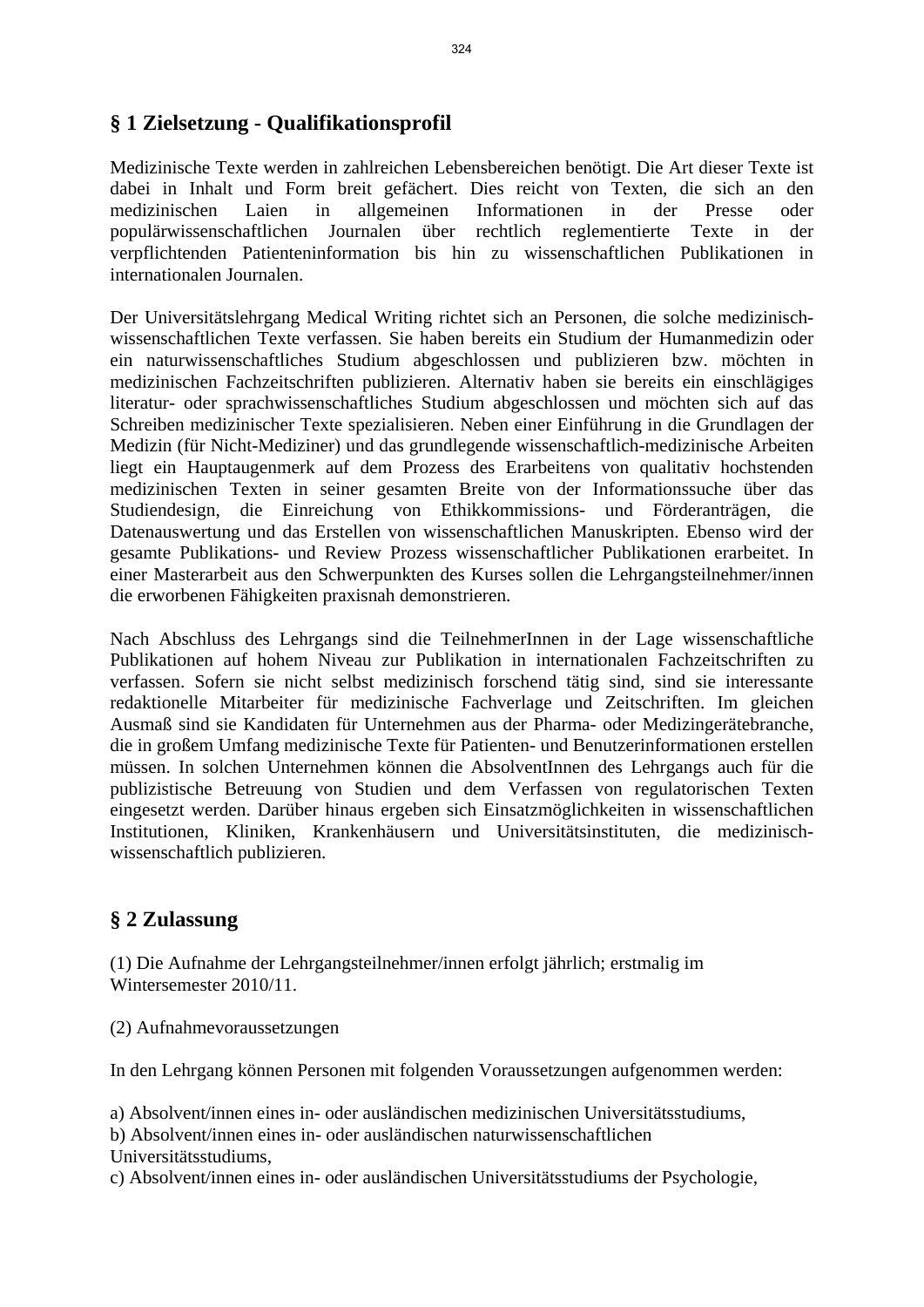- d) Absolvent/innen eines in- oder ausländischen Universitätsstudiums für Sprach- und Literaturwissenschaften, Amerikanistik, Anglistik, Dolmetsch und Übersetzung, Journalismus oder vergleichbare.
- (3) Aufnahmeverfahren und Zulassung
	- 1) Bewerbungen um die Aufnahme in den Universitätslehrgang sind unter Beifügung der erforderlichen Unterlagen (Antragsformular, Lebenslauf und Motivationsschreiben sowie Bestätigungen über Abschlüsse und/oder Berufserfahrung jeweils in beglaubigter Kopie) fristgerecht einzubringen. Die Fristen werden vor Semesterbeginn jedenfalls auf der Homepage der Medizinischen Universität Innsbruck und in anderen geeigneten Medien festgelegt und bekannt gegeben.
	- 2) Über die Aufnahme der Bewerber/innen entscheidet der/die Lehrgangsleiter/in auf der Grundlage der formalen Voraussetzungen und des Motivationsschreibens.
	- 3) Personen, die in den Lehrgang aufgenommen wurden und den Lehrgangsbeitrag entrichtet haben, sind vom Rektorat als außerordentliche Studierende an der Medizinischen Universität Innsbruck zuzulassen.

## **§ 3 Dauer und Gliederung des Lehrgangs**

Der Universitätslehrgang umfasst 94 ECTS-Anrechnungspunkte. Das entspricht einer Studiendauer von 4 Semestern.

#### **§ 4 Bezeichnung Beschreibung der Lernziele der Module**

- (1) Unterrichtssprache ist Englisch
- (2) Bei sämtlichen Modulen handelt es sich um Pflichtmodule.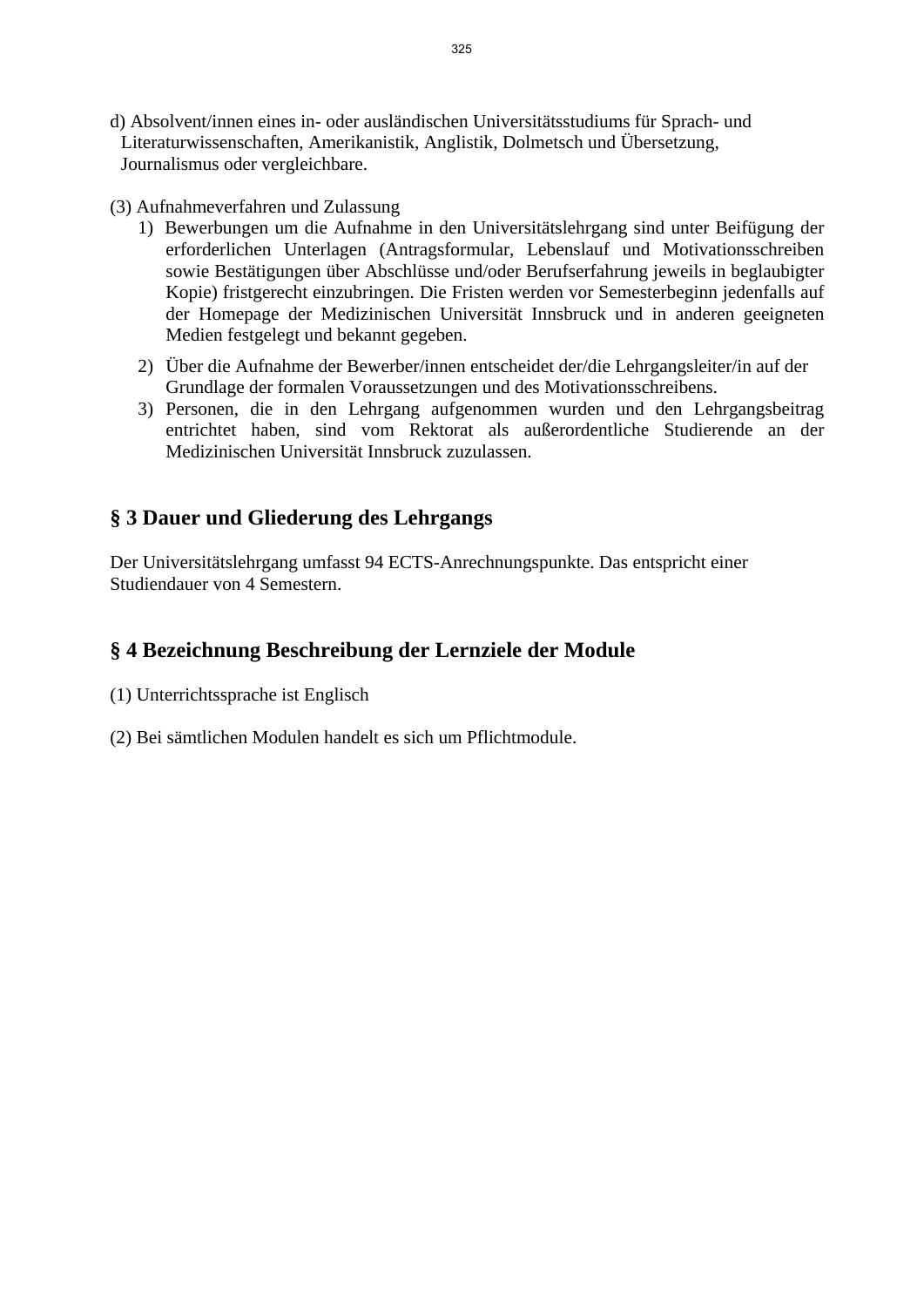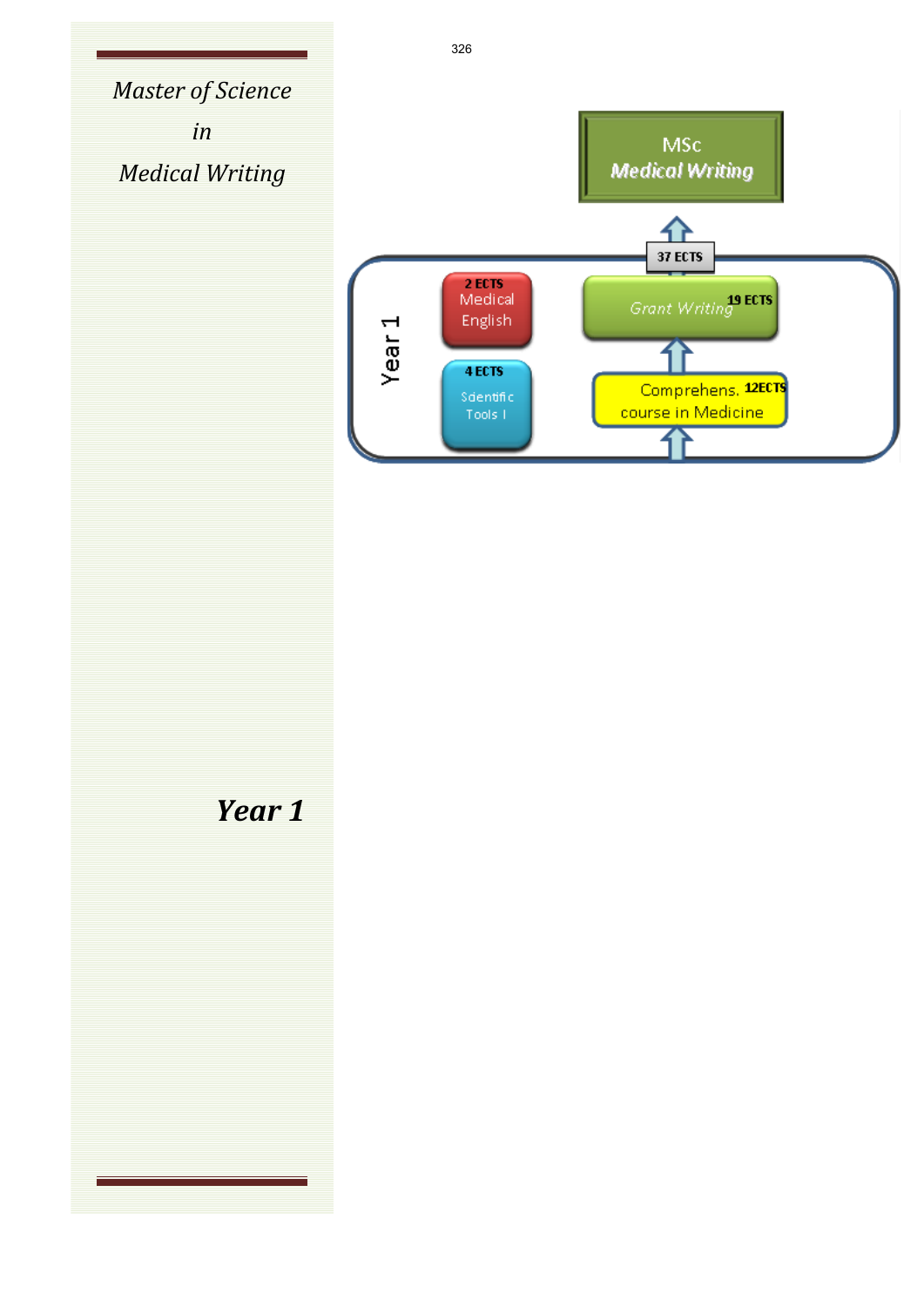| <b>Class Name</b>       | <b>Content</b>                                                                                                                                                                                                                                                                                                                                                                                                                                                       | Overview                                                                                                                                                                                                                                                                                                                                                                                                                                                                                    | <b>Notes</b>                                                                                                                                                                                                                                                                                                                                                                                                                                                                                                                                                                                                                                                                          |
|-------------------------|----------------------------------------------------------------------------------------------------------------------------------------------------------------------------------------------------------------------------------------------------------------------------------------------------------------------------------------------------------------------------------------------------------------------------------------------------------------------|---------------------------------------------------------------------------------------------------------------------------------------------------------------------------------------------------------------------------------------------------------------------------------------------------------------------------------------------------------------------------------------------------------------------------------------------------------------------------------------------|---------------------------------------------------------------------------------------------------------------------------------------------------------------------------------------------------------------------------------------------------------------------------------------------------------------------------------------------------------------------------------------------------------------------------------------------------------------------------------------------------------------------------------------------------------------------------------------------------------------------------------------------------------------------------------------|
| <b>Medical English</b>  | <b>Basic grammar</b> –                                                                                                                                                                                                                                                                                                                                                                                                                                               | After completing this                                                                                                                                                                                                                                                                                                                                                                                                                                                                       | This is a review course of                                                                                                                                                                                                                                                                                                                                                                                                                                                                                                                                                                                                                                                            |
| $2$ ECTS                | usage review:<br>nouns, pronouns,<br>verbs, adjectives,<br>adverbs, tenses<br><b>Punctuation –</b><br>appropriate usage<br>of commas, semi-<br>colons, colons,<br>dashes,<br>apostrophes,<br>quotation marks<br>$S$ pelling $-$<br>commonly<br>misspelled and<br>misused words<br><b>Sentence logic and</b><br>$clarity - writing$<br>clearly and<br>concisely<br><b>Compliant</b><br>Language -<br>The legal and<br>regulatory<br>implications of<br>specific words | course, students will<br>be able to:<br>1) Identify correct<br>or incorrect usage<br>of nouns,<br>punctuation,<br>spelling, and<br>sentence<br>structure.<br>2) Edit sentences<br>using correct<br>grammar and<br>punctuation.<br>3) Recognize when<br>a sentence is<br>unclear and know<br>how to rewrite<br>the sentence<br>clearly and<br>concisely.<br>4) Identify and<br>correct non-<br>compliant<br>language in an<br>article, abstract,<br>manuscript or<br>submission<br>document. | English and "polishing"<br>course. It is assumed<br>students enter the course<br>with fluency in English.<br><b>English at A-level</b><br>standard (B2/C1 of the<br>common European<br>framework or TOEFL<br>score)<br>Each student will need the<br>full version of Adobe 8.0<br>to review and edit<br>documents. Some<br>homework assignments<br>require electronic editing<br>of documents. For other<br>homework assignments,<br>students have to print the<br>document, edit it<br>according to the<br>directions, save it as a<br>PDF-file, and e-mail it<br>back to the course<br>instructor.<br>All instruction and<br>homework materials relate<br>to the field of medicine. |
| <b>Scientific Tools</b> | <b>Basic biostatistical</b>                                                                                                                                                                                                                                                                                                                                                                                                                                          | After completing this                                                                                                                                                                                                                                                                                                                                                                                                                                                                       | This course is designed                                                                                                                                                                                                                                                                                                                                                                                                                                                                                                                                                                                                                                                               |
| <b>Ia</b>               | $terminology -$                                                                                                                                                                                                                                                                                                                                                                                                                                                      | course, students will                                                                                                                                                                                                                                                                                                                                                                                                                                                                       | for non-scientists. No                                                                                                                                                                                                                                                                                                                                                                                                                                                                                                                                                                                                                                                                |
| <b>Basic Statistics</b> | mean, median,                                                                                                                                                                                                                                                                                                                                                                                                                                                        | be able to:                                                                                                                                                                                                                                                                                                                                                                                                                                                                                 | statistical software is                                                                                                                                                                                                                                                                                                                                                                                                                                                                                                                                                                                                                                                               |
| 3 ECTS                  | mode, power,<br>significance, p<br>value, Type I error,<br>Type II error,<br>confidence<br>intervals, clinical<br>significance vs.<br>statistical<br>significance,<br>regression analysis,<br>sample size<br>calculations.<br>How to report<br>statistics in<br>$mediate - when$                                                                                                                                                                                     | 1) Define and<br>correctly use<br>basic statistical<br>terminology<br>2) Report statistics<br>correctly in<br>journal articles,<br>abstracts and<br>submission docs<br>3) Determine when<br>to report statistics<br>in verbal and/or<br>graphical or<br>tabular form<br>Choose the best<br>4)                                                                                                                                                                                               | required for this course.                                                                                                                                                                                                                                                                                                                                                                                                                                                                                                                                                                                                                                                             |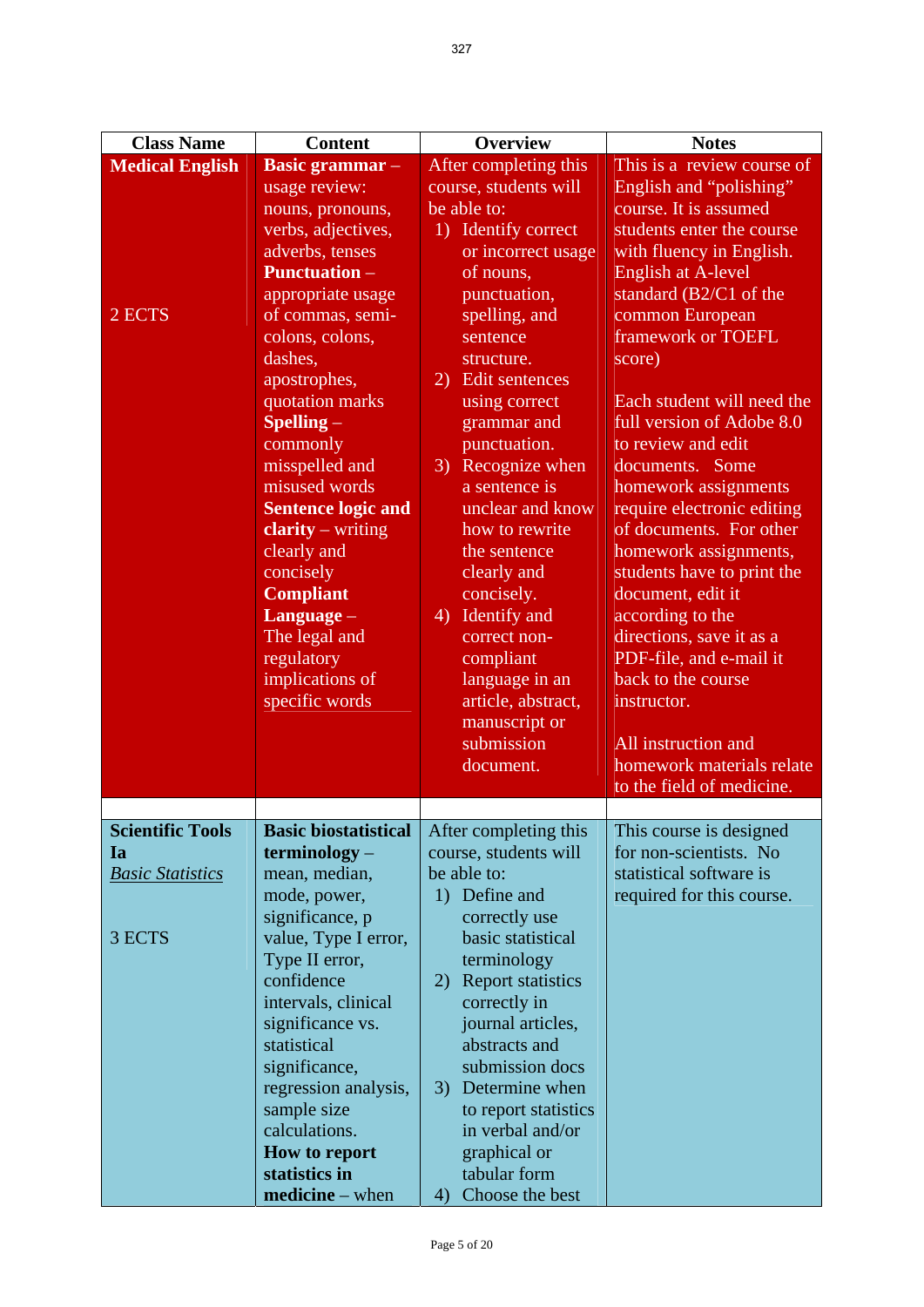| <b>Scientific Tools</b><br><b>Ib</b><br><b>Presenting Data</b><br>1 ECTS | and how to report<br>statistics in texts,<br>when and how to<br>report statistics<br>using graphs, how<br>to choose the right<br>type of graph or<br>table<br><b>Determining</b><br>appropriate<br>sample size and<br>study power $-$<br>how to ensure<br>significance can be<br>achieved from<br>analyzing study<br>results<br>Charts, tables,<br>$graphs - using the$<br>correct medium to<br>report data<br><b>Designing posters</b><br>- choosing the best<br>layout to convey<br>the message<br><b>PowerPoint</b><br>presentations-<br>how to create high<br>impact slides | graphical or<br>tabular method<br>for reporting<br>statistical<br>outcomes<br>5) Identify the<br>methods needed<br>to correctly<br>determine<br>appropriate<br>sample size and<br>study power<br>before a study is<br>begun<br>After completing this<br>course, students will<br>be able to:<br>1) Select the correct<br>medium in which<br>to display data<br>from a scientific<br>study<br>2) Evaluate the text,<br>data and images<br>for a scientific<br>poster and<br>determine the<br>most appropriate<br>design layout<br>3)<br>Create clear,<br>succinct, high<br>impact<br>PowerPoint<br>presentations to<br>report study<br>progress and/or<br>study results | <b>Students need PowerPoint</b><br>software for this course<br>and have a basic<br>understanding of how<br>PowerPoint works. |
|--------------------------------------------------------------------------|---------------------------------------------------------------------------------------------------------------------------------------------------------------------------------------------------------------------------------------------------------------------------------------------------------------------------------------------------------------------------------------------------------------------------------------------------------------------------------------------------------------------------------------------------------------------------------|------------------------------------------------------------------------------------------------------------------------------------------------------------------------------------------------------------------------------------------------------------------------------------------------------------------------------------------------------------------------------------------------------------------------------------------------------------------------------------------------------------------------------------------------------------------------------------------------------------------------------------------------------------------------|------------------------------------------------------------------------------------------------------------------------------|
|                                                                          |                                                                                                                                                                                                                                                                                                                                                                                                                                                                                                                                                                                 |                                                                                                                                                                                                                                                                                                                                                                                                                                                                                                                                                                                                                                                                        |                                                                                                                              |
| <b>General</b><br><b>Anatomy and</b><br><b>Physiology</b><br>2 ECTS      | <b>Basic principles of</b><br>human anatomy.<br><b>Overview of</b><br>anatomic systems<br>in morphology and<br>their normal<br>functionality.                                                                                                                                                                                                                                                                                                                                                                                                                                   | <b>After completing</b><br>this course,<br>students will be<br>able to:<br>1) Describe on a<br><b>basic</b> level the<br>normal anatomy<br>of the human                                                                                                                                                                                                                                                                                                                                                                                                                                                                                                                | This course will use<br>anatomic samples for<br>visualization purposes.                                                      |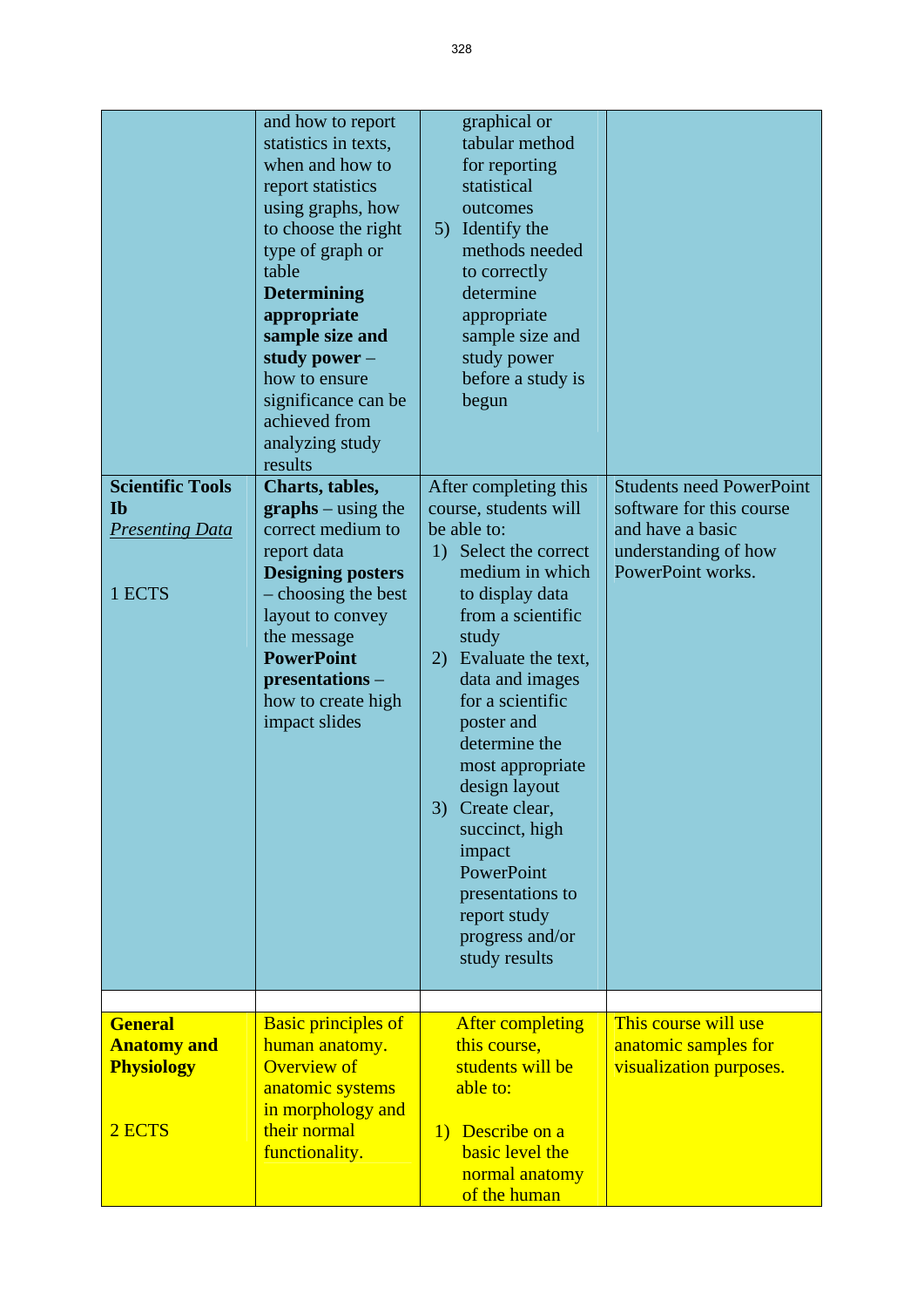|                                                         |                                                                                                                                                                                                                                                        | body<br>2) Describe on a<br>basic level the<br>normal<br>physiology of the<br>fundamental<br>biological<br>systems in the<br>human body                                                                                                                     |  |
|---------------------------------------------------------|--------------------------------------------------------------------------------------------------------------------------------------------------------------------------------------------------------------------------------------------------------|-------------------------------------------------------------------------------------------------------------------------------------------------------------------------------------------------------------------------------------------------------------|--|
| <b>Head/ Central</b><br><b>Nervous System</b><br>2 ECTS | Normal anatomy<br>and physiology of<br>the brain and the<br><b>CNS</b> pathologies<br>care discussed.<br><b>Several treatment</b><br>options are<br>introduced and<br>explained.<br><b>ENT</b> as well as<br>other aspects of the<br>face are covered. | After completing this<br>course, students will<br>be able to:<br>1) Describe on a<br><b>basic</b> level<br>pathologies of the<br>brain, the CNS<br>and the face<br>2) Identify on a<br><b>basic</b> level<br>several treatment<br>options and<br>strategies |  |
| <b>Thorax /Adomen</b><br>2 ECTS                         | <b>Based on the</b><br>normal anatomy<br>and physiology of<br>the thorax and<br>abdomen<br>pathologies are<br>discussed. Several<br>treatment options<br>will be introduced<br>and explained.                                                          | After completing this<br>course, students will<br>be able to:<br>1) Describe on a<br><b>basic</b> level<br>pathologies of the<br>thorax and<br>abdomen<br>2) Identify on a<br><b>basic</b> level<br>several treatment<br>options and<br>strategies          |  |
| <b>Musculoskeletal</b><br><b>System</b><br>2 ECTS       | Pathologies of the<br>musculoskeletal<br>system as well as<br>several treatment<br>strategies are<br>discussed. This<br>includes diseases,<br>degenerative                                                                                             | After completing this<br>course, students will<br>be able to:<br>1) Describe on a<br><b>basic</b> level<br>pathologies of the<br>musculoskeletal                                                                                                            |  |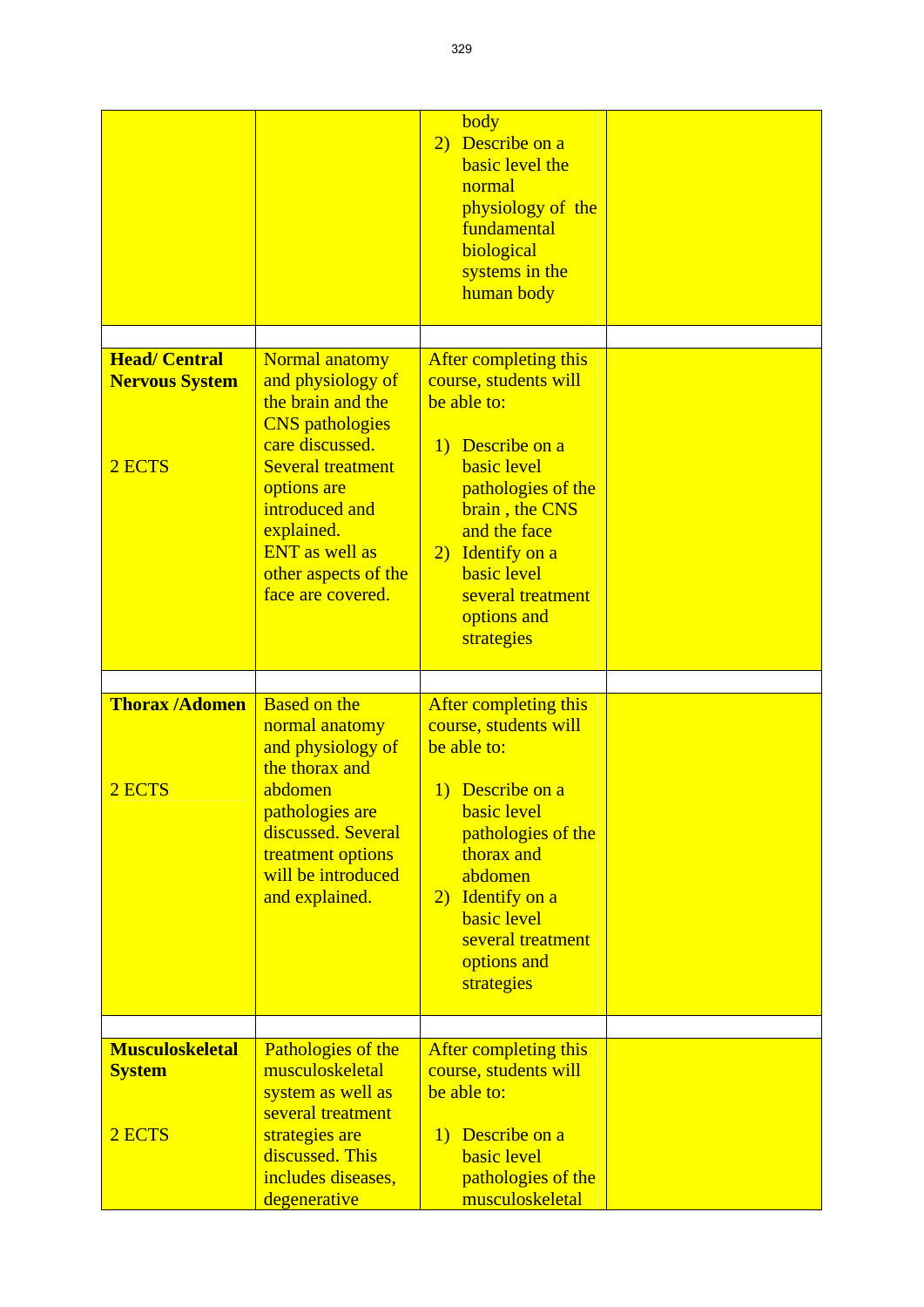|                                                                            | diseases, injuries to<br>the musculoskeletal<br>system.                                                                                                                                                            | system<br>2) Identify on a<br><b>basic</b> level<br>several treatment<br>options and<br>strategies                                                                                                                                                                                                   |  |
|----------------------------------------------------------------------------|--------------------------------------------------------------------------------------------------------------------------------------------------------------------------------------------------------------------|------------------------------------------------------------------------------------------------------------------------------------------------------------------------------------------------------------------------------------------------------------------------------------------------------|--|
| <b>Radiation in</b><br><b>Medicine and</b><br><b>Radiology</b><br>1 ECTS   | This course<br>elaborates on using<br>radiation as a<br>fundamental<br>system in the<br>diagnosis and<br>treatment of a wide<br>range of<br>pathologies.<br><b>Physics of</b><br>radiation are<br>covered as well. | After completing this<br>course, students will<br>be able to:<br>1) Describe on a<br><b>basic</b> level the<br>impact of<br>radiation as a<br>diagnostic and<br>treatment tool<br>2) Explain on a<br>basic level the<br>safety issues<br>involved with<br>using radiology<br>as a diagnostic<br>tool |  |
| <b>Anesthesia/</b><br><b>Intensive Care</b><br>1 ECTS                      | This includes<br>surgical anesthesia<br>as well as pain<br>management<br>treatments.<br>Primary focus is on<br>intensive care<br>medicine for<br>postoperative<br>treatment and<br>emergency<br>medicine.          | After completing this<br>course, students will<br>be able to:<br>Describe on a<br><b>basic level how</b><br>anesthesia is used<br>differently for<br>intensive care,<br>postoperative<br>care, and<br>emergency<br>medicine cases<br>and explain why.                                                |  |
| <b>Infection /</b><br><b>Transmission /</b><br><b>Protection</b><br>1 ECTS | <b>Basic principles of</b><br>infections,<br>infectious agents,<br>transmission and<br>transmissible<br>diseases are<br>explained.<br><b>Protection against</b><br>transmission and<br>infection are a             | After completing this<br>course, students will<br>be able to:<br>1) Describe on a<br>basic level the<br>process of<br>infection and<br>transmission<br>2) Explain on a                                                                                                                               |  |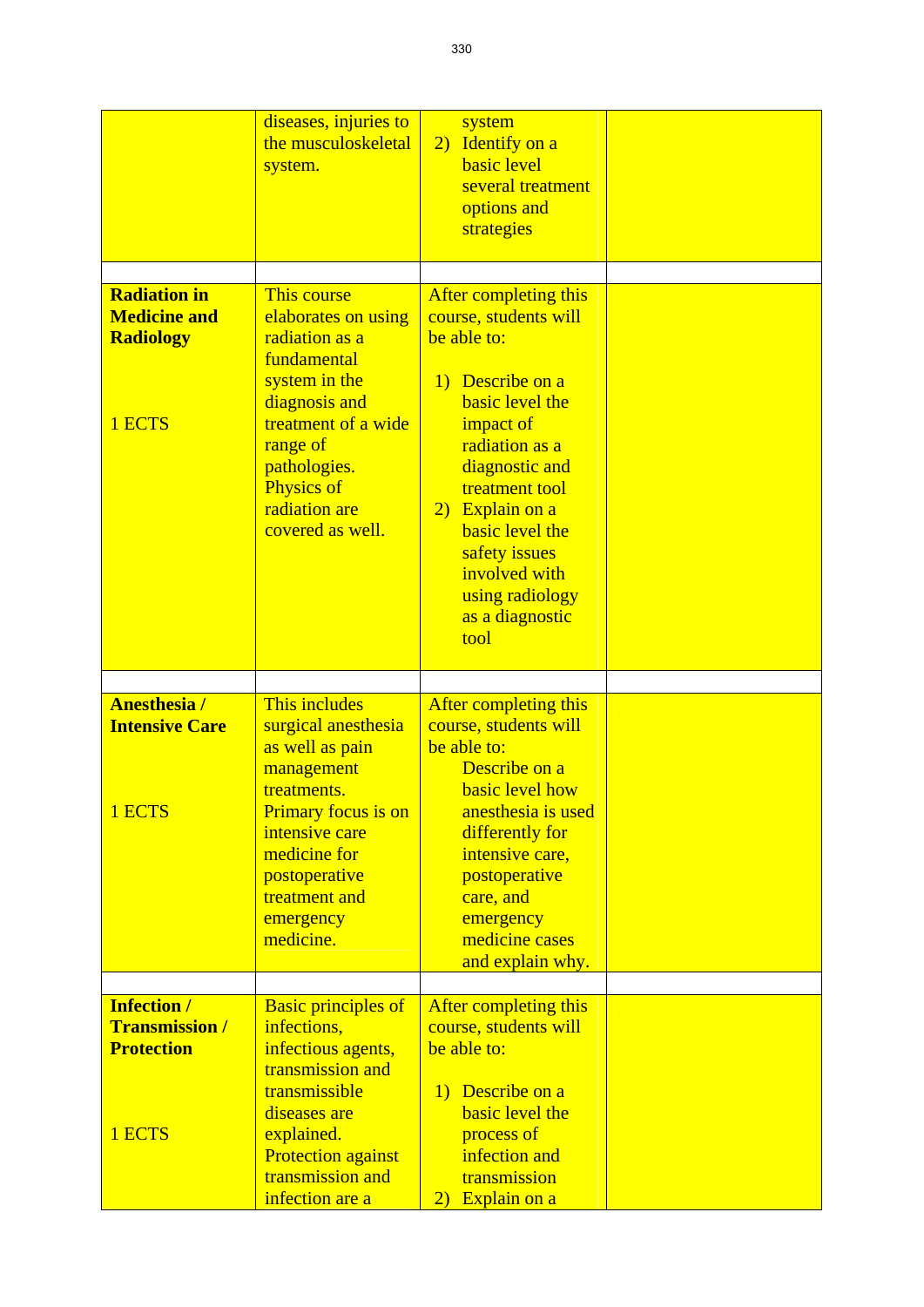|                                                                             | main focus.                                                                                                                                                                                                                                                                                          | basic level why<br>infectious<br>diseases is an<br>important field of<br>medical research<br>and writing<br>3) Know how to<br>avoid<br>contamination                                                                                                                                                                    |                                                                                                                                                                |
|-----------------------------------------------------------------------------|------------------------------------------------------------------------------------------------------------------------------------------------------------------------------------------------------------------------------------------------------------------------------------------------------|-------------------------------------------------------------------------------------------------------------------------------------------------------------------------------------------------------------------------------------------------------------------------------------------------------------------------|----------------------------------------------------------------------------------------------------------------------------------------------------------------|
| <b>Working in the</b><br><b>Hospital</b><br><b>Environment</b><br>1 ECTS    | In order to<br>understand<br>academic medicine<br>it is necessary to<br>understand how a<br>hospital system<br>functions. Roles,<br>interactions and<br>behavior in this<br>critical<br>environment are<br>explained and<br>trained.                                                                 | After completing this<br>course, students will<br>be able to:<br><b>Explain how a</b><br>$\bf{D}$<br>hospital works<br>and identify the<br>internal structure<br>of a hospital<br><b>Describe the roles</b><br>$\overline{2}$<br>and<br>responsibilities of<br>the different<br>departments                             |                                                                                                                                                                |
| <b>Grant Writing 1</b><br>Components of<br>grant writing<br><b>4 ECTS</b>   | How to find<br>funding within the<br><b>Austrian scientific</b><br>funding system,<br>maximizing the<br>"potential impact"<br>of a proposal, how<br>to write abstracts,<br>write on the<br>background, define<br>the needs, timeline<br>and budget;<br>evaluate tools to<br>measure success,<br>etc. | After completing this<br>section, students will<br>be able to:<br>1) Locate Austrian<br>funding sources<br>Define and<br>2)<br>explain the<br>components of a<br>grant proposal<br>3) Maximize the<br>impact potential<br>of a grant<br>proposal<br>4) Outline and write<br>the core sections<br>of a grant<br>proposal | Students need internet<br>access.                                                                                                                              |
| <b>Grant Writing 2</b><br>The $7^{th}$<br><u>Framework</u><br>Program (FP7) | What is FP7, the<br>structure of FP7,<br>how to apply for<br>funding, using the<br>electronic proposal<br>submission service                                                                                                                                                                         | After completing this<br>section, students will<br>be able to:<br>1) Explain in detail<br>what FP7 is and<br>how it can be                                                                                                                                                                                              | At the beginning of Part 1,<br>students are told they will<br>be required to complete<br>and submit a grant<br>application by the end of<br>Part 4. Therefore, |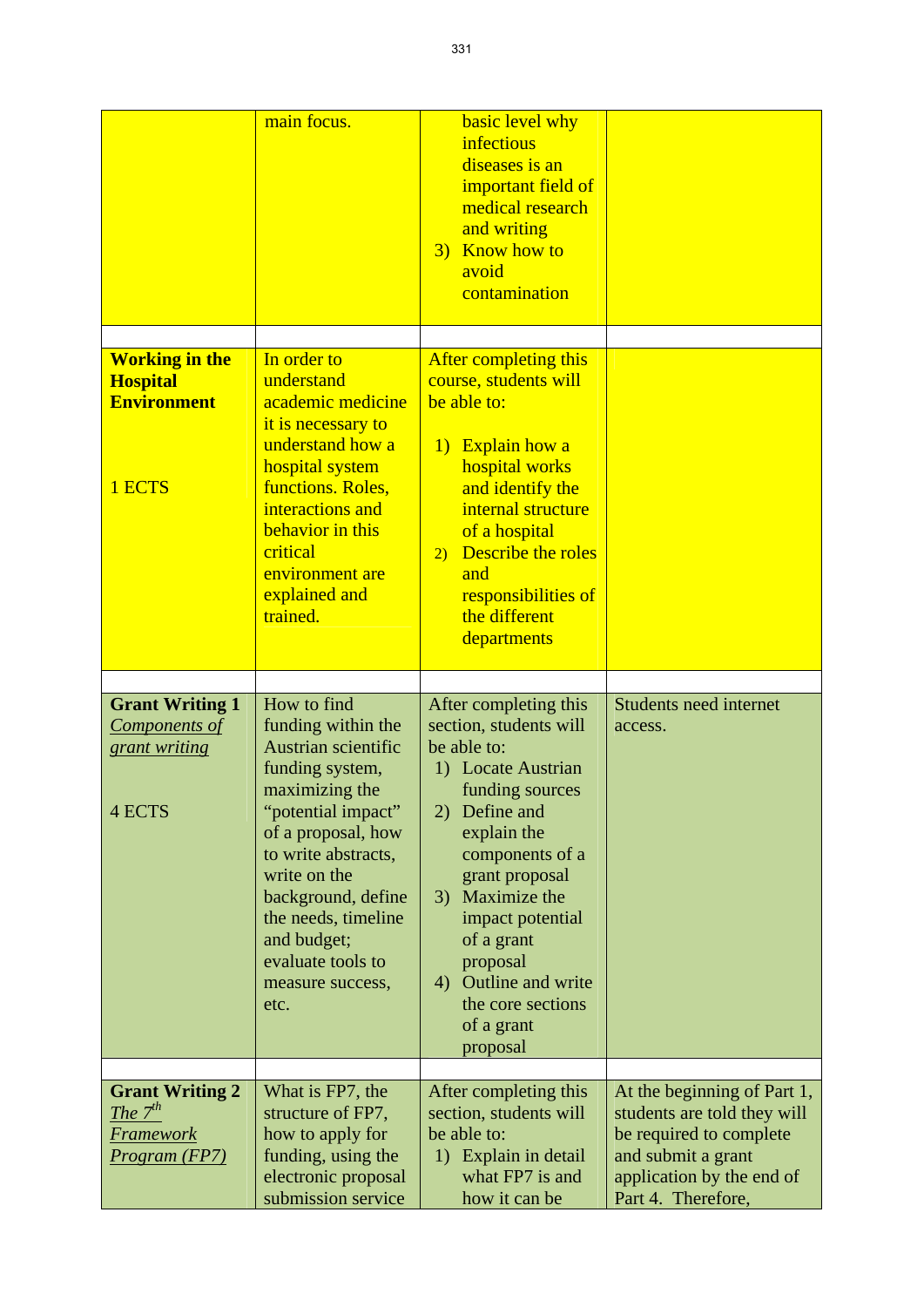| 2 ECTS                                                                                                                                                                                    | (EPSS)                                                                                                                                                                                                           | used to obtain<br>grant funding<br>2) Describe how the<br>electronic<br>submission<br>proposal system<br>works<br>3) Know how to<br>move forward<br>once a proposal<br>has been accepted                                                                                                                                                      | students should begin<br>actively looking for grant<br>writing<br>opportunities/research<br>partners at this time. |
|-------------------------------------------------------------------------------------------------------------------------------------------------------------------------------------------|------------------------------------------------------------------------------------------------------------------------------------------------------------------------------------------------------------------|-----------------------------------------------------------------------------------------------------------------------------------------------------------------------------------------------------------------------------------------------------------------------------------------------------------------------------------------------|--------------------------------------------------------------------------------------------------------------------|
| <b>Grant Writing 3</b><br>How to write a<br>competitive<br>proposal for FP7<br>3 ECTS                                                                                                     | Structure,<br>terminology, the<br>evaluation process,<br>understanding the<br>forms used by the<br>evaluators, how to<br>find strategic<br>partners                                                              | After completing this<br>section, students will<br>be able to:<br>1) Identify the key<br>components<br>required to write<br>a grant proposal<br>for FP7<br>2) Recognize and<br>understand the<br>required forms<br>for submitting to<br>FP7<br>3) Find strategically<br>appropriate grant<br>partners for<br>research projects<br>when needed |                                                                                                                    |
| <b>Grant Writing 4</b><br>Writing a grant<br>4 ECTS                                                                                                                                       | Plan, write, and<br>submit a complete<br>grant proposal                                                                                                                                                          | After completing this<br>section, students will<br>be able to:<br>1) Write and submit<br>a complete and<br>comprehensive<br>grant proposal                                                                                                                                                                                                    |                                                                                                                    |
| <b>Regulatory</b><br><b>Writing</b><br><b>Submissions for</b><br>Drugs and<br><b>Devices</b><br><i><u><b>emphasis on</b></u></i><br><i>devices</i> )<br>2 ECTS<br>$+4$ ECTS<br>(optional) | Eucomed,<br>Declaration of<br>Helsinki,<br><b>International</b><br>Conference on<br>Harmonization<br>(ICH), MEDDEV,<br>FDA, how to use<br>guidance<br>documents, how to<br>obtain a CE-Mark,<br>writing clinical | After completing this<br>section, students will<br>be able to:<br>1) Explain the<br>reasons for<br>Eucomed, the<br>Declaration of<br>Helsinki, and ICH<br>Know how to find<br>2)<br>and use guidance<br>documents<br>provided by the                                                                                                          |                                                                                                                    |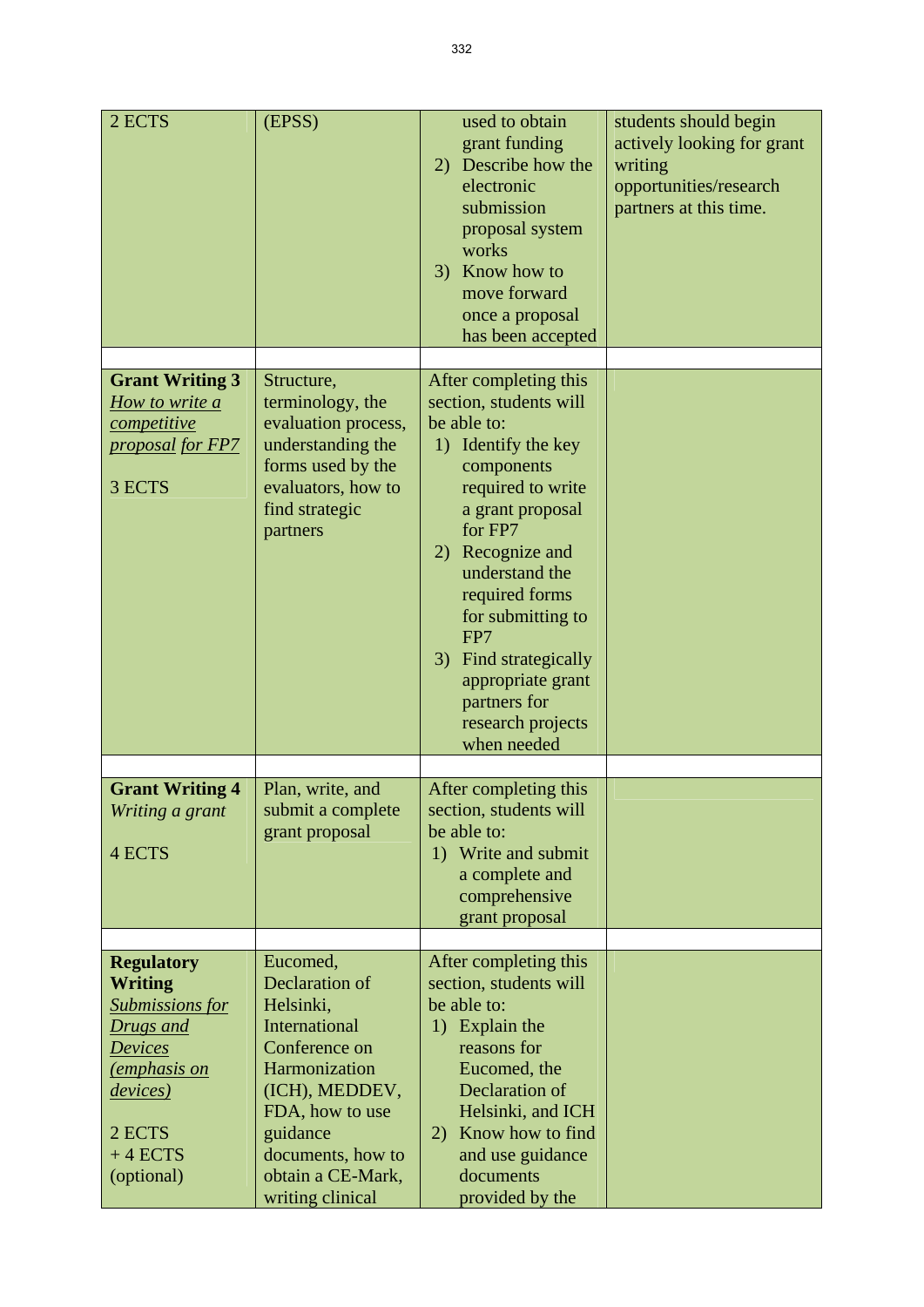| study reports | above                 |  |
|---------------|-----------------------|--|
|               | 3) Describe the basic |  |
|               | process required      |  |
|               | to obtain a CE-       |  |
|               | Mark                  |  |
|               | 4) Outline the basic  |  |
|               | components            |  |
|               | contained in a        |  |
|               | clinical study        |  |
|               |                       |  |
|               | report                |  |

*After completion of the first year the Medical University Innsbruck will issue a certificate in "Grant Writing"*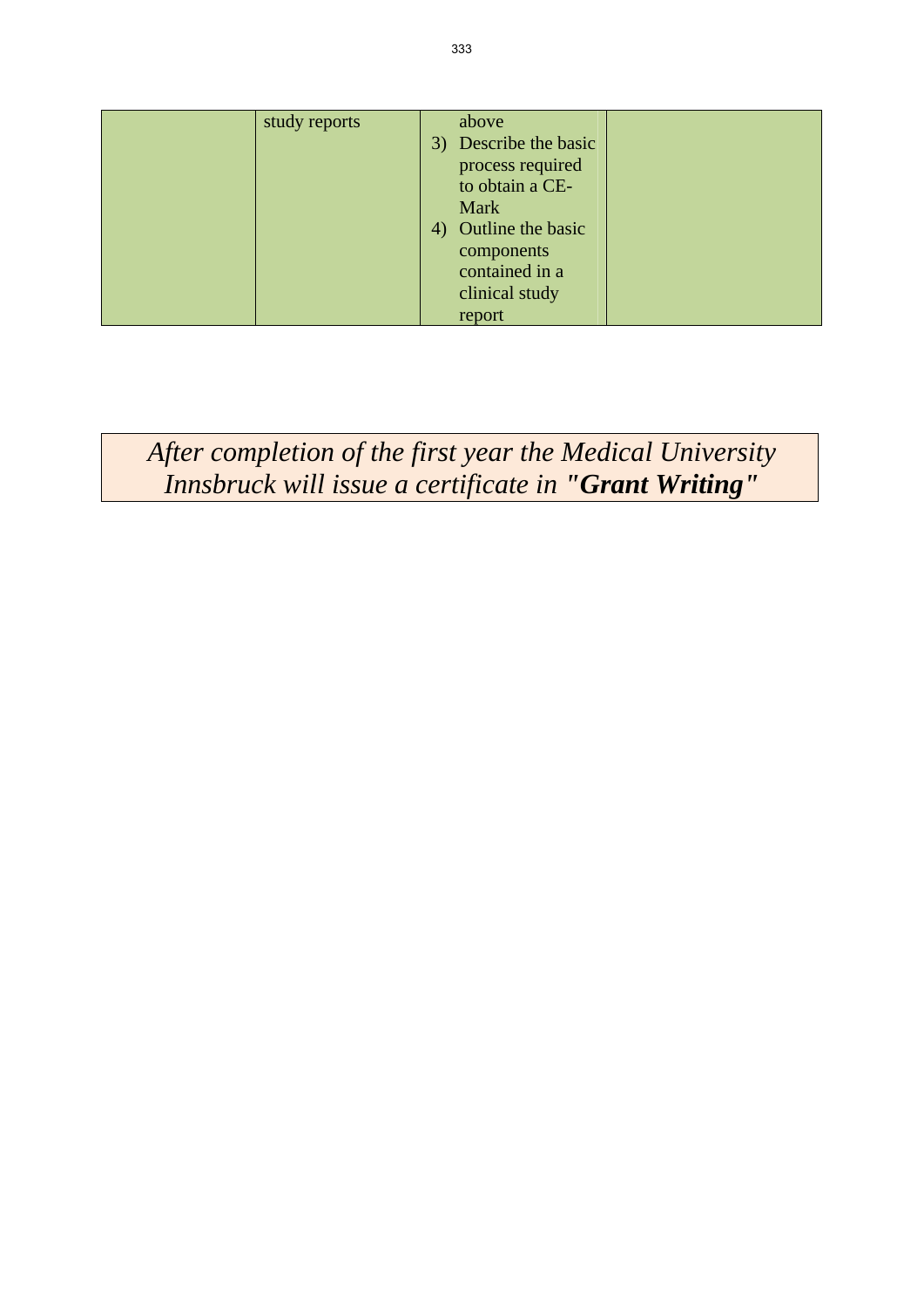334*Master of Science in Medical Writing* 6 ECTS Medical English Year<sub>2</sub> 4 ECTS *Year 2*

**MSc Medical Writing** 

> $\overline{\textbf{A}}$ **57 ECTS**

32

7F

7F

Presentation

IS ECTS<br>Master Thesis

25 ECTS<br>Medical Writing

Comprehens, 5 ECTS course in Medicine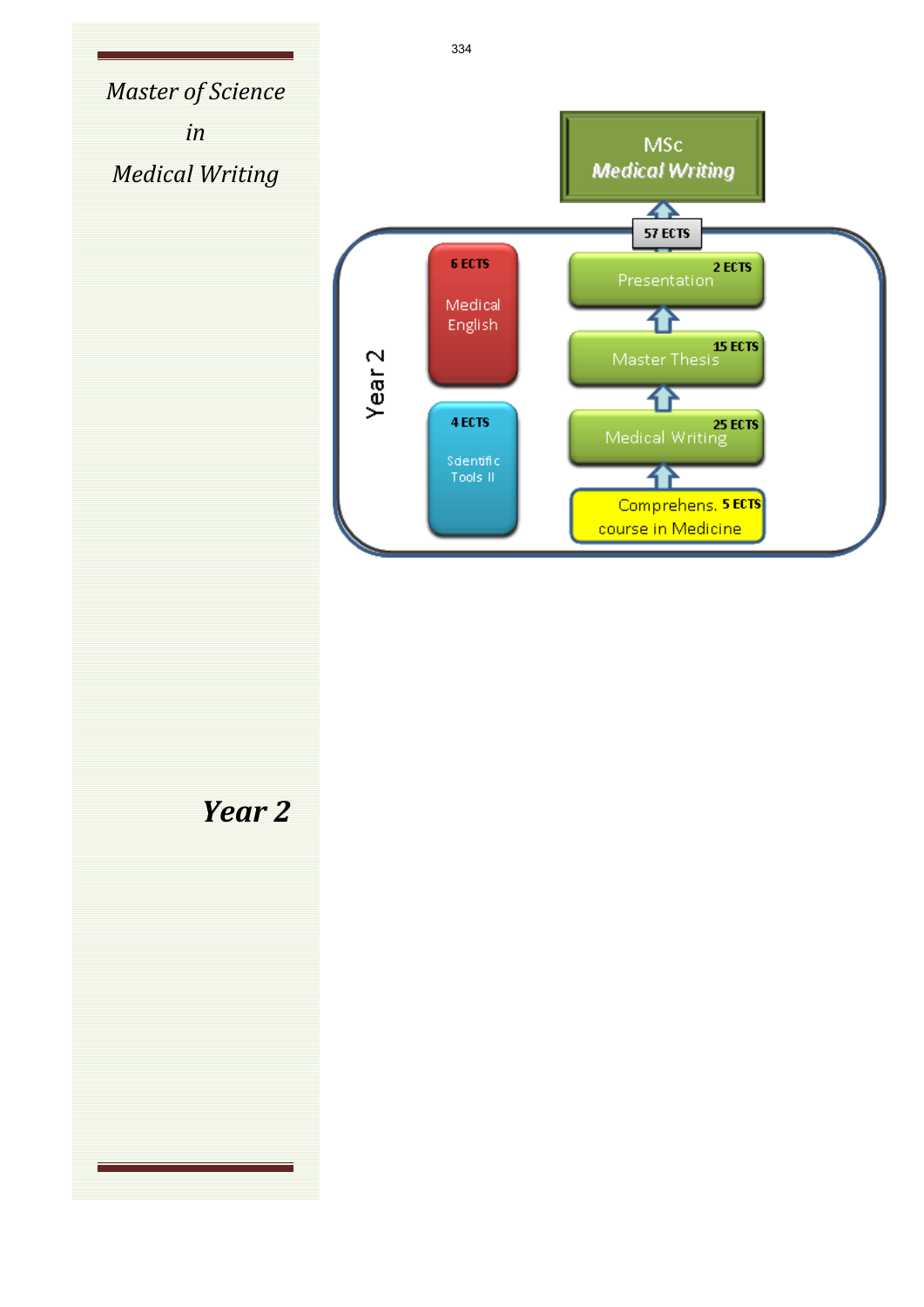| <b>Medical</b><br><b>English</b><br><b>Reading and</b><br>editing<br>biomedical | How to read biomedical<br>papers and identify<br>strengths, weakness, and<br>inconsistencies                                 | Students will be able<br>to:                                                             |                                    |
|---------------------------------------------------------------------------------|------------------------------------------------------------------------------------------------------------------------------|------------------------------------------------------------------------------------------|------------------------------------|
|                                                                                 |                                                                                                                              |                                                                                          |                                    |
|                                                                                 |                                                                                                                              |                                                                                          |                                    |
|                                                                                 |                                                                                                                              | Read a biomedical<br>1)                                                                  |                                    |
|                                                                                 |                                                                                                                              | paper and identify                                                                       |                                    |
|                                                                                 | organizing biomedical                                                                                                        | the important                                                                            |                                    |
|                                                                                 | papers ensuring a                                                                                                            | points of papers.                                                                        |                                    |
| papers                                                                          | consistent message using                                                                                                     | Identify strengths,<br>2)                                                                |                                    |
|                                                                                 | references correctly                                                                                                         | weaknesses, and                                                                          |                                    |
|                                                                                 | proof reading and                                                                                                            | inconsistencies in                                                                       |                                    |
| 6 ECTS                                                                          | copyediting                                                                                                                  | a biomedical                                                                             |                                    |
|                                                                                 |                                                                                                                              | paper                                                                                    |                                    |
|                                                                                 |                                                                                                                              | 3) Create an outline                                                                     |                                    |
|                                                                                 |                                                                                                                              | for a biomedical                                                                         |                                    |
|                                                                                 |                                                                                                                              | paper                                                                                    |                                    |
|                                                                                 |                                                                                                                              | 4) Organize the parts                                                                    |                                    |
|                                                                                 |                                                                                                                              | of a biomedical                                                                          |                                    |
|                                                                                 |                                                                                                                              | paper                                                                                    |                                    |
|                                                                                 |                                                                                                                              | 5) Proof read and                                                                        |                                    |
|                                                                                 |                                                                                                                              | copyedit                                                                                 |                                    |
|                                                                                 |                                                                                                                              | manuscripts                                                                              |                                    |
|                                                                                 |                                                                                                                              | Use<br>6)                                                                                |                                    |
|                                                                                 |                                                                                                                              | references/citation                                                                      |                                    |
|                                                                                 |                                                                                                                              | s properly                                                                               |                                    |
|                                                                                 |                                                                                                                              |                                                                                          |                                    |
| <b>Scientific</b>                                                               | Interventional (clinical),                                                                                                   | Students will be able                                                                    | Students must be told at           |
| <b>Tools II</b>                                                                 | observational, and cross-                                                                                                    | to:                                                                                      | the beginning of this              |
|                                                                                 | sectional trials, case                                                                                                       | Describe the<br>1)                                                                       | course that a subsequent           |
| Research                                                                        | control and cohort                                                                                                           | differences                                                                              | course on research study           |
| studies<br>study design                                                         |                                                                                                                              | between and the                                                                          | design requires them to            |
|                                                                                 | Prospective vs.                                                                                                              | pros/cons of                                                                             | write a comprehensive              |
|                                                                                 | retrospective studies                                                                                                        | interventional,                                                                          | research study design              |
|                                                                                 | Bench top (laboratory)                                                                                                       | blinded/double-<br>blinded                                                               | outline. Students                  |
| 4 ECTS                                                                          | studies, pre-clinical                                                                                                        |                                                                                          | should begin actively              |
|                                                                                 | studies, clinical studies,<br>post market studies                                                                            | observational, and<br>cross-sectional                                                    | looking for study design           |
|                                                                                 |                                                                                                                              |                                                                                          |                                    |
|                                                                                 |                                                                                                                              |                                                                                          |                                    |
|                                                                                 |                                                                                                                              |                                                                                          |                                    |
|                                                                                 |                                                                                                                              |                                                                                          |                                    |
|                                                                                 |                                                                                                                              |                                                                                          |                                    |
|                                                                                 | statement)                                                                                                                   | prospective and                                                                          |                                    |
|                                                                                 | <b>Clinical Evaluations</b>                                                                                                  | retrospective                                                                            |                                    |
|                                                                                 |                                                                                                                              | studies and                                                                              |                                    |
|                                                                                 |                                                                                                                              | identify the                                                                             |                                    |
|                                                                                 |                                                                                                                              | pros/cons of each.                                                                       |                                    |
|                                                                                 |                                                                                                                              | Explain the<br>3)                                                                        |                                    |
|                                                                                 |                                                                                                                              | differences                                                                              |                                    |
|                                                                                 | <b>Ethical considerations</b><br>Investigational review<br>board (IRB) approval<br>Creating the research<br>question (thesis | studies as well as<br>case-control and<br>cohort studies.<br>2) Differentiate<br>between | opportunities/research<br>partners |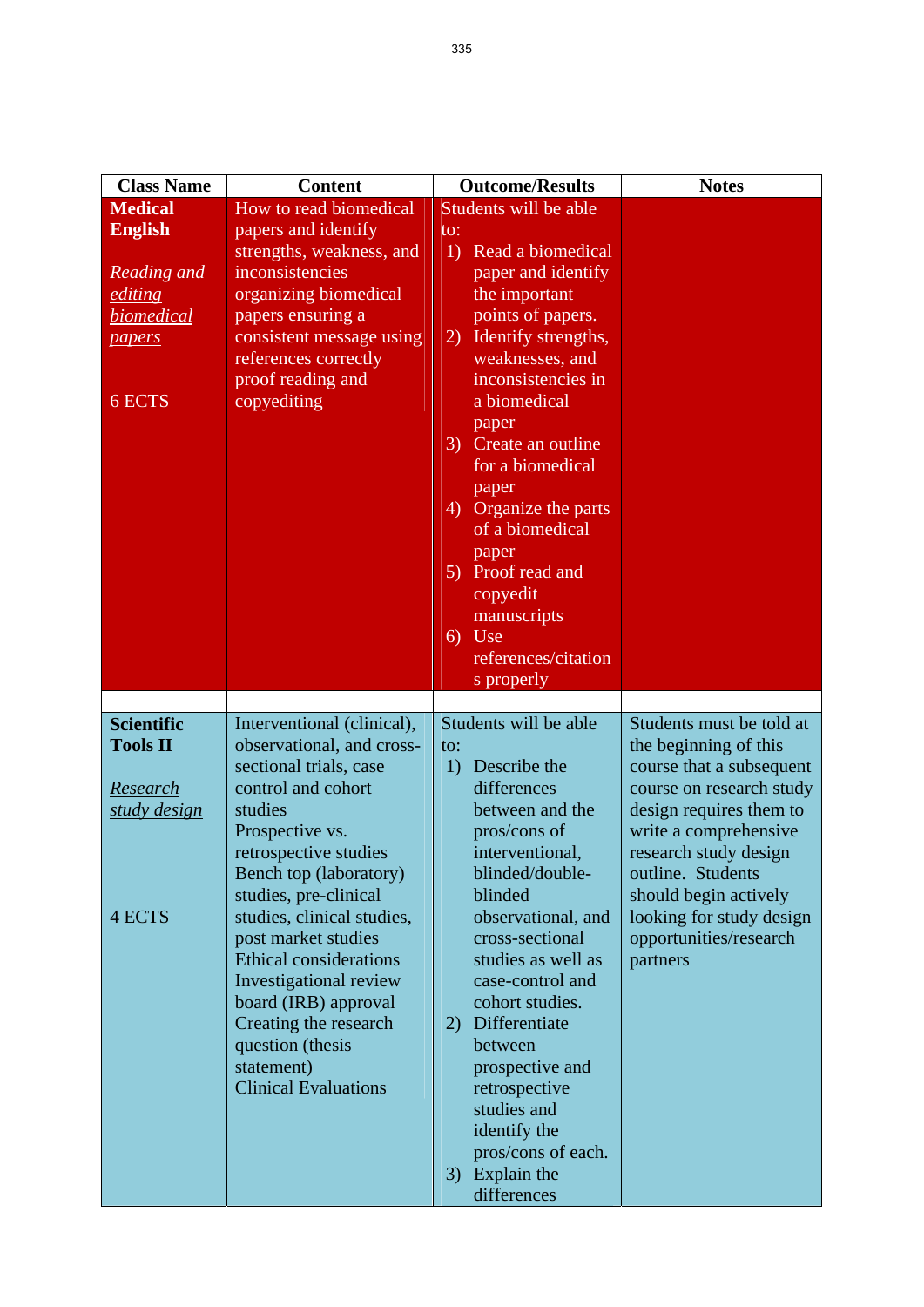|                                                                    |                                                                                                                                                                                                                                                              | between<br>laboratory, pre-<br>clinical, clinical<br>and post market<br>studies.<br>Explain the<br>4)<br>reasons why IRB<br>approval is<br>required for<br>certain types of<br>studies.<br>5) Create a research<br>question (thesis<br>statement).                                                                                                                                                               |                                                                                                                                                                                                                            |
|--------------------------------------------------------------------|--------------------------------------------------------------------------------------------------------------------------------------------------------------------------------------------------------------------------------------------------------------|------------------------------------------------------------------------------------------------------------------------------------------------------------------------------------------------------------------------------------------------------------------------------------------------------------------------------------------------------------------------------------------------------------------|----------------------------------------------------------------------------------------------------------------------------------------------------------------------------------------------------------------------------|
| <b>Current</b><br><b>Frontiers in</b><br><b>Medicine</b><br>5 ECTS | An overview of the<br>current frontiers of<br>research in selected<br>fields of human<br>medicine:<br>1. Neuroscience<br><b>Internal Medicine</b><br>2.<br>3. Genetics<br>4. Molecular<br><b>Biology</b><br>5. Musculoscelettal<br>Medicine<br>6. Surgery    | Students will be able<br>to:<br><b>Identify current</b><br>1)<br>concepts of<br>research in<br>different fields of<br>human medical<br>research<br><b>Explain what the</b><br>$\left( 2\right)$<br>most pressing<br>scientific<br>questions are and<br>what the main<br>areas of research<br>are<br>Provide general<br>3)<br>explanations of<br>current research<br>topics in selected<br>medical<br>specialties | <b>Course will combine</b><br>general overview<br>lectures on the topics<br>with experts in different<br>research areas with<br>individual elaboration<br>of the topic and<br>presentation of the<br>finding to the group. |
|                                                                    |                                                                                                                                                                                                                                                              |                                                                                                                                                                                                                                                                                                                                                                                                                  |                                                                                                                                                                                                                            |
| <b>Finding</b><br>information<br>5 ECTS                            | How to perform a<br>literature review<br>use online bibliographic<br>resources<br>understand software<br>programs for<br>referencing: EndNote<br>and/or Reference<br>Manager<br><b>Index Medicus</b><br>(abrreviations of journals<br>have to be understood) | Students will be able<br>to:<br>1)<br>Use online<br>bibliographic<br>resources to<br>conduct literature<br>searches,<br>including proper<br>selection of key<br>words and search<br>strings<br>2) Use a referencing<br>software program<br>such as EndNote                                                                                                                                                       | Students need access to<br>referencing software,<br>such as EndNote or<br><b>Reference Manager</b><br>(whichever program the<br>University prefers)                                                                        |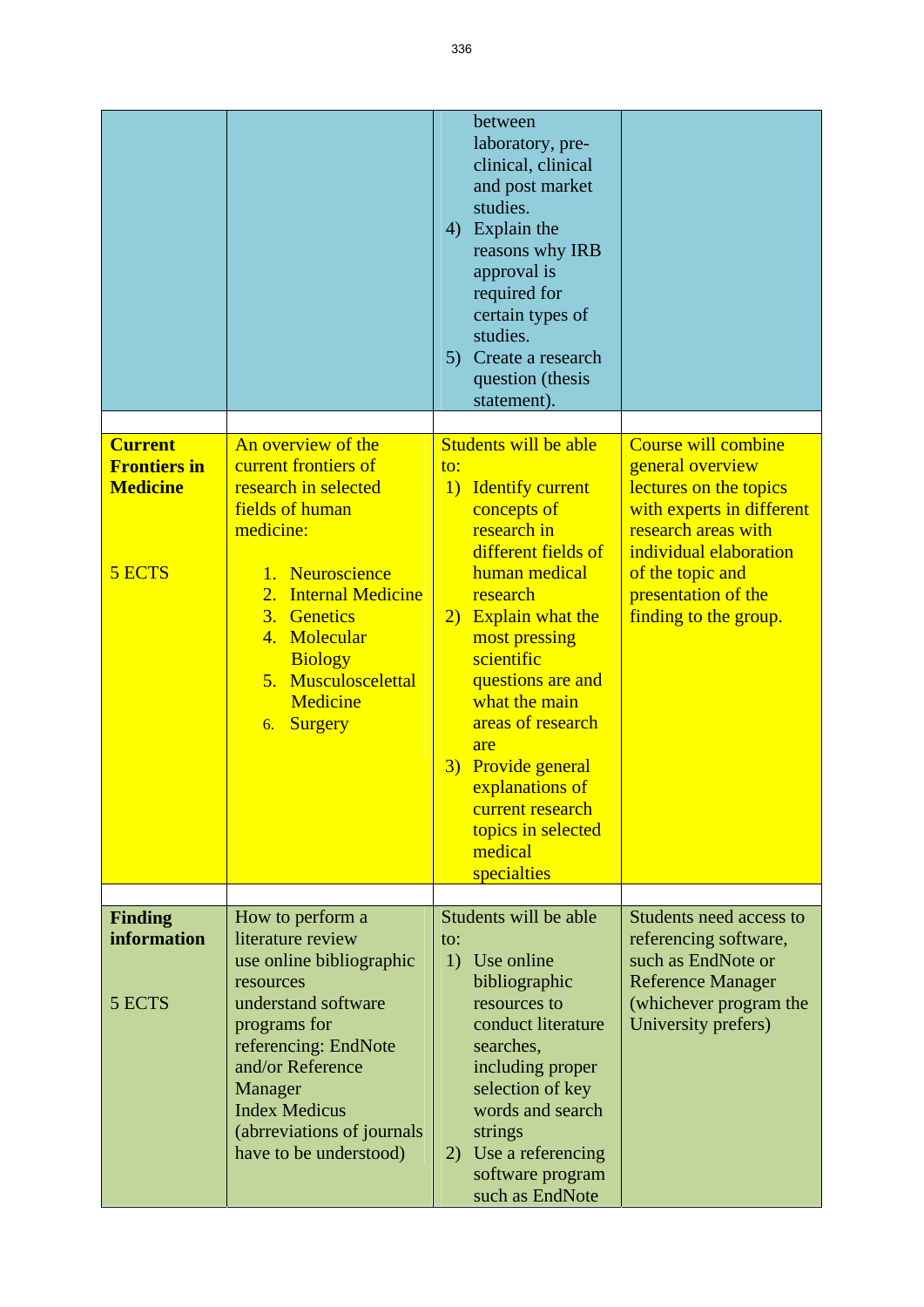|                                                                                           |                                                                                                                                                                                                                                                                                                                                                                                                                                                                           | or Reference<br>Manager to create<br>personal reference<br>library files,<br>download<br>references from<br>online<br>bibliographic<br>databases, and<br>insert correctly<br>formatted<br>references into<br>manuscripts                                                                           |                                                                                                                                                                                                                                                                                                                                                                               |
|-------------------------------------------------------------------------------------------|---------------------------------------------------------------------------------------------------------------------------------------------------------------------------------------------------------------------------------------------------------------------------------------------------------------------------------------------------------------------------------------------------------------------------------------------------------------------------|----------------------------------------------------------------------------------------------------------------------------------------------------------------------------------------------------------------------------------------------------------------------------------------------------|-------------------------------------------------------------------------------------------------------------------------------------------------------------------------------------------------------------------------------------------------------------------------------------------------------------------------------------------------------------------------------|
| <b>Outlining a</b><br>research<br>study design<br>5 ECTS                                  | Using the information<br>from Scientific Tools II -<br>Research Study Design,<br>write a comprehensive<br>research study design<br>outline including:<br>introduction and purpose<br>of the research<br>review of the literature,<br>methodology or<br>procedures, findings<br>(analysis and evaluation<br>methods),<br>budget<br>summary, conclusions,<br>and recommendations.<br>writing plan-time;<br>managing a writing<br>team/statistican etc.<br>resource planing. | Students will be able<br>to:<br>1)<br>Identify all the<br>necessary<br>components for<br>designing and<br>writing a research<br>study<br>Write a<br>2)<br>comprehensive<br>outline for the<br>research study,<br>including<br>appropriate<br>referencing where<br>needed                           | A comprehensive<br>outline is required for<br>this course, not a fully<br>written research study.<br>However, the intent<br>behind requiring a<br>comprehensive outline<br>only is for students to be<br>able to easily convert<br>their outlines into fully<br>written study designs if<br>they wish to do so in the<br>future.                                              |
| <b>Writing the</b><br>manuscript-<br>Part 1:<br><b>What kind of</b><br>article?<br>5 ECTS | Types of publication $-$<br>clinical study or<br>scientific study results,<br>letters to the editor, case<br>reviews, tips $\&$<br>techniques, literature<br>reviews;<br>determining the best<br>medium for publishing<br>your message<br>levels of Evidence<br>writing and submitting<br>scientific conference<br>abstracts                                                                                                                                              | Students will be able<br>to:<br>1)<br>Identify the<br>different options<br>for submitting<br>scientific data to<br>journals<br>Determine the<br>2)<br>best submission<br>option for the<br>work<br>Explain the role of<br>3)<br>Levels of<br>Evidence in the<br>submission of<br>scientific papers | Master's Thesis:<br>Students are be told at<br>the beginning of this<br>course that a fully<br>written and submitted<br>journal article will be<br>required for their<br>Master's Thesis. If<br>students are not already<br>involved in working on<br>a manuscript (or<br>manuscripts), students<br>should begin actively<br>looking for manuscript<br>writing opportunities. |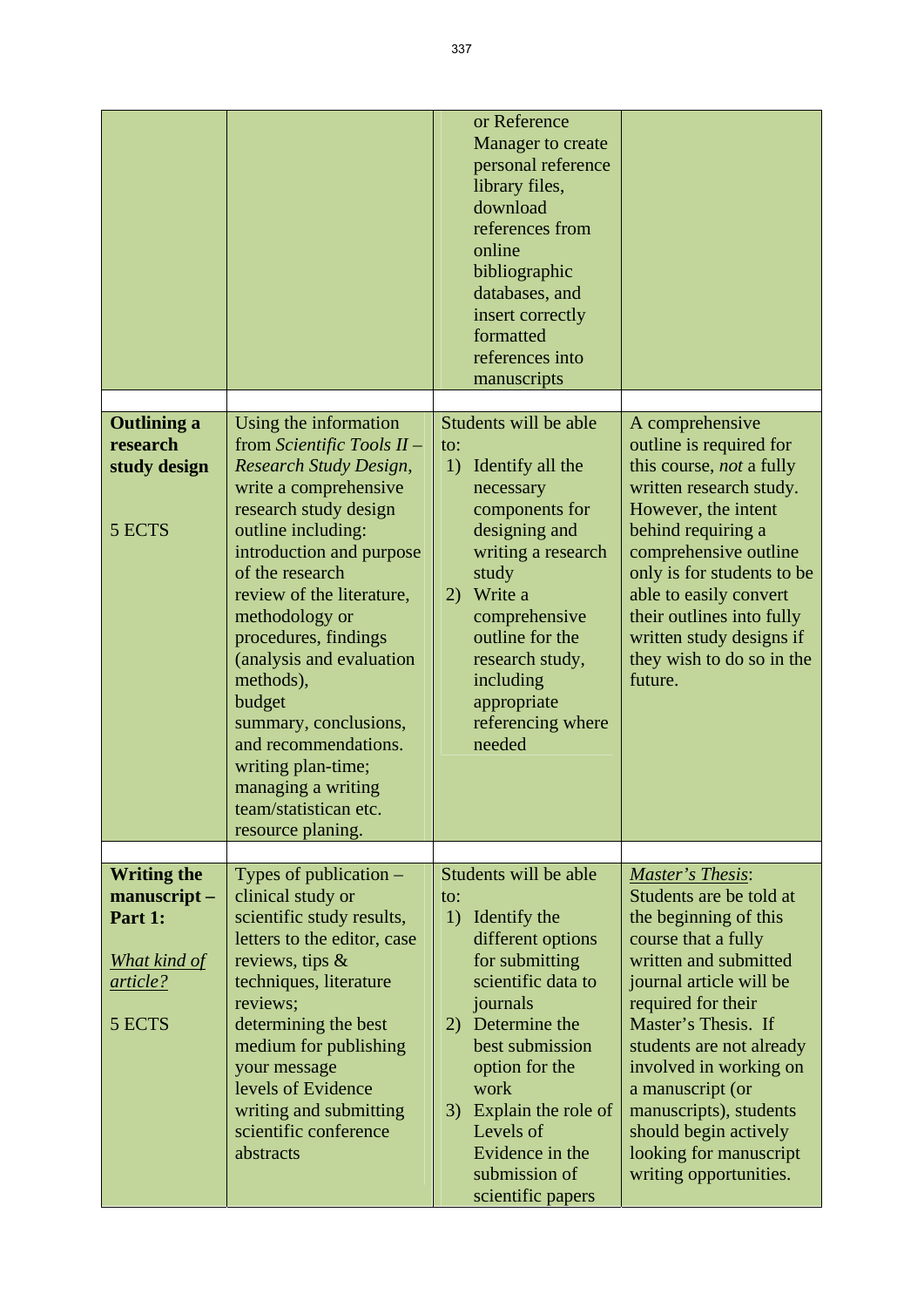|                                                                                              |                                                                                                                                                                                                                                                            | Write an abstract<br>4)<br>for submission to<br>a scientific<br>conference<br>Write one $(1)$ of<br>5)<br>the following: a<br>case review, letter<br>to the editor, or a<br>tips & techniques<br>article and<br>review one article<br>(good to not only<br>write but also<br>analyze written<br>work) could do<br>good/bad paper<br>example. | Conference Abstract:<br>Students should have a<br>specific scientific<br>conference in mind for<br>submitting the abstract.<br>However, due to the<br>variability of conference<br>abstract submission<br>deadlines, submitting<br>the abstract to a<br>scientific conference is<br>not a requirement,<br>although it is hoped the<br>student will be able to<br>submit the abstract at a<br>near point in the future.<br><b>Article:</b> The student<br>should have a target<br>journal in mind for<br>either the case review,<br>letter to the editor, or<br>tips & techniques article<br>to ensure compliance to<br>journal submission<br>guidelines. Although<br>submission of the above<br>is not a course<br>requirement, it is hoped<br>the student will be able<br>to submit their work at<br>some point in the near<br>future if they wish. |
|----------------------------------------------------------------------------------------------|------------------------------------------------------------------------------------------------------------------------------------------------------------------------------------------------------------------------------------------------------------|----------------------------------------------------------------------------------------------------------------------------------------------------------------------------------------------------------------------------------------------------------------------------------------------------------------------------------------------|------------------------------------------------------------------------------------------------------------------------------------------------------------------------------------------------------------------------------------------------------------------------------------------------------------------------------------------------------------------------------------------------------------------------------------------------------------------------------------------------------------------------------------------------------------------------------------------------------------------------------------------------------------------------------------------------------------------------------------------------------------------------------------------------------------------------------------------------------|
|                                                                                              |                                                                                                                                                                                                                                                            |                                                                                                                                                                                                                                                                                                                                              |                                                                                                                                                                                                                                                                                                                                                                                                                                                                                                                                                                                                                                                                                                                                                                                                                                                      |
| <b>Writing the</b><br>manuscript-<br>Part 2:<br>Sections of a<br><i>manuscript</i><br>5 ECTS | Abstract, Introduction,<br>Materials/Methods,<br>Discussion, Conclusion<br>Acknowledgements<br><b>Conflict of Interest</b><br>Selection of and<br>responsibilities of co-<br>authors (impact points)<br>Acknowledgements-<br>who to (or not to)<br>include | Students will be able<br>to:<br>1)<br>Identify the<br>sections of a<br>scientific<br>manuscript.<br>Describe<br>2)<br>specifically what<br>should be<br>included in each<br>section of a<br>manuscript and<br>explain why it<br>belongs there.<br>3) Write each section<br>of a manuscript in<br>its entirety                                |                                                                                                                                                                                                                                                                                                                                                                                                                                                                                                                                                                                                                                                                                                                                                                                                                                                      |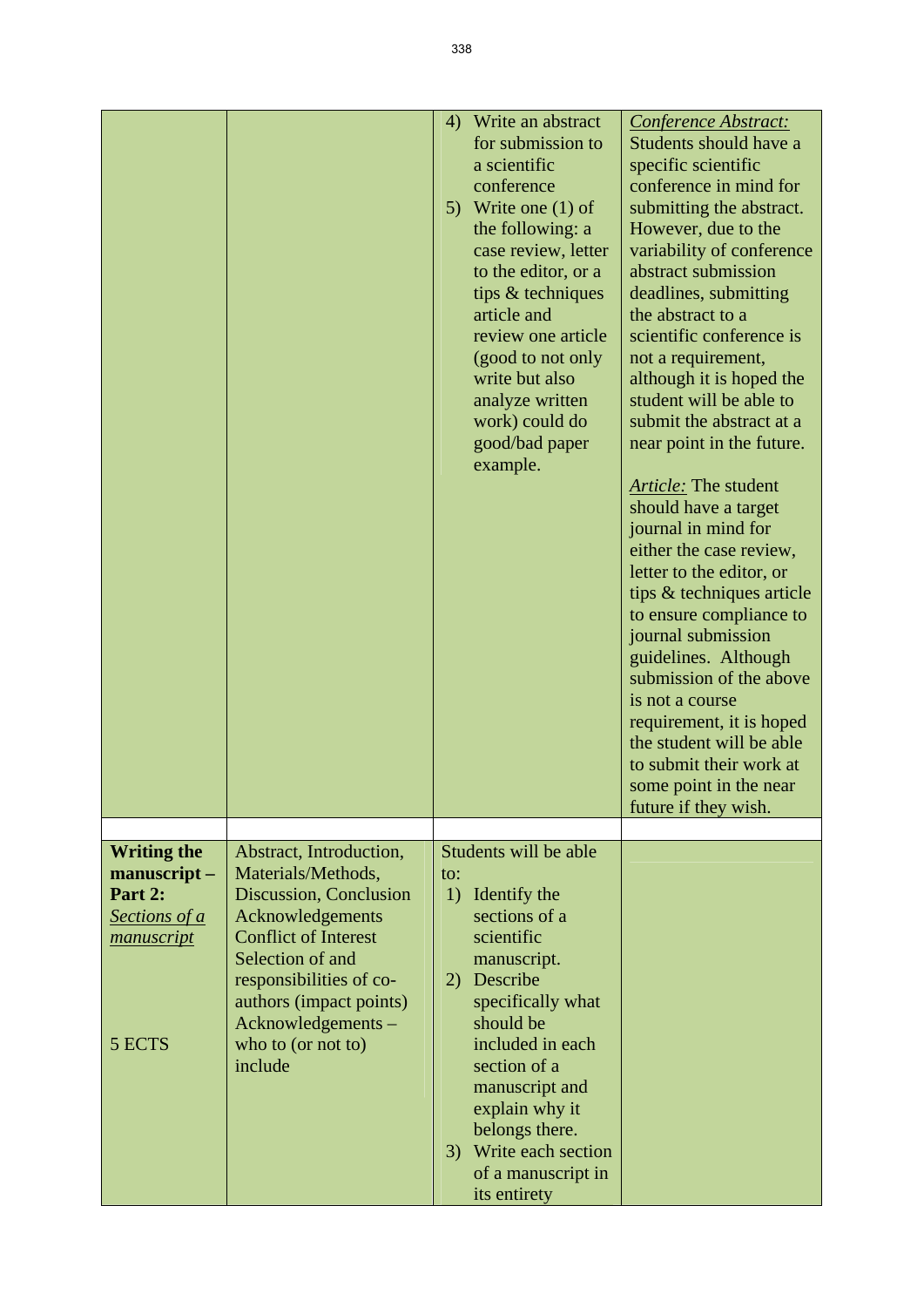|                                                                                                           |                                                                                                                                                                                                                                                                                                                     | 4)<br>5)                    | including correct<br>references,<br>figures, tables,<br>graphs<br>Explain what does<br>and does not<br>constitute who is<br>an author on a<br>manuscript<br>Explain when to<br>(or not to) include<br>a person or an<br>institution in the<br>Acknowledgemen<br>ts section                                                                                                                                                                                                                                                                                             |  |
|-----------------------------------------------------------------------------------------------------------|---------------------------------------------------------------------------------------------------------------------------------------------------------------------------------------------------------------------------------------------------------------------------------------------------------------------|-----------------------------|------------------------------------------------------------------------------------------------------------------------------------------------------------------------------------------------------------------------------------------------------------------------------------------------------------------------------------------------------------------------------------------------------------------------------------------------------------------------------------------------------------------------------------------------------------------------|--|
| <b>Writing the</b>                                                                                        | How to write a high                                                                                                                                                                                                                                                                                                 |                             | Students will be able                                                                                                                                                                                                                                                                                                                                                                                                                                                                                                                                                  |  |
| manuscript-<br>Part 3:<br><b>Techniques</b><br><i>for improving</i><br>chances of<br>acceptance<br>5 ECTS | impact title<br>Selecting the most<br>appropriate references<br>Choosing the most<br>appropriate journal<br>Electronic submission of<br>the manuscript and<br>related figures<br><b>Responding to reviewer</b><br>comments – tips for<br>getting a quicker<br>turnaround time<br>Following up on your<br>submission | to:<br>1)<br>2)<br>3)<br>4) | Determine the<br>most appropriate<br>title for a<br>manuscript while<br>remembering the<br>importance of<br>compliant<br>language<br>Know how to<br>select and<br>eliminate<br>references<br>obtained during a<br>literature search to<br>achieve maximum<br>relevance and<br>minimal bias<br>Realistically<br>assess the level of<br>work of a<br>particular<br>manuscript and<br>target the most<br>appropriate<br>journal for that<br>level of work<br>Explain to co-<br>authors why a<br>particular journal<br>is the most<br>appropriate choice<br>for submission |  |
|                                                                                                           |                                                                                                                                                                                                                                                                                                                     | 5)                          | Exhibit                                                                                                                                                                                                                                                                                                                                                                                                                                                                                                                                                                |  |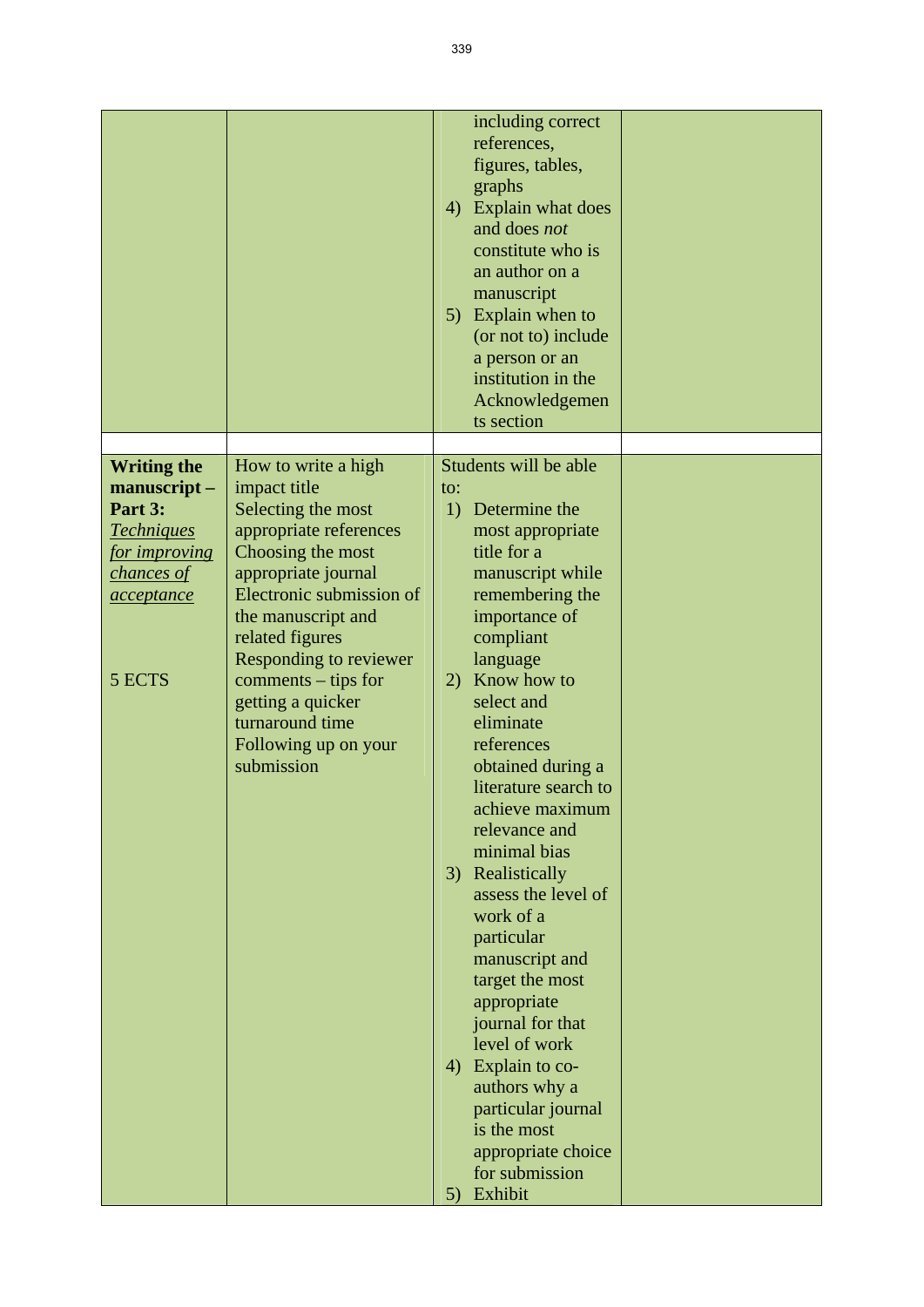|                                            |                                                                                                               | proficiency in<br>electronic<br>submission of<br>manuscripts and<br>the related tables,<br>graphs, and<br>figures<br>6) Respond to<br>reviewer<br>comments<br>efficiently and<br>effectively    |  |
|--------------------------------------------|---------------------------------------------------------------------------------------------------------------|-------------------------------------------------------------------------------------------------------------------------------------------------------------------------------------------------|--|
|                                            |                                                                                                               |                                                                                                                                                                                                 |  |
| <b>Masters</b><br><b>Thesis</b><br>15 ECTS | A fully written and<br>submitted scientific<br>manuscript, grant<br>application or book<br>articles required. | Students will be able<br>$\mathsf{to}$ :<br>Write and submit<br>1)<br>a completed<br>scientific<br>manuscript to a<br>medical journal.<br><b>Grant</b> application<br>2)<br>Book article.<br>3) |  |
|                                            |                                                                                                               |                                                                                                                                                                                                 |  |
| <b>Presentation</b><br>of Thesis<br>2 ECTS | <b>Oral and PowerPoint</b><br>presentation of the<br>submitted manuscript is<br>required.                     | Students will be able<br>$\mathsf{to}$ :<br>Summarize and<br>present their<br>manuscript<br>findings to a panel.                                                                                |  |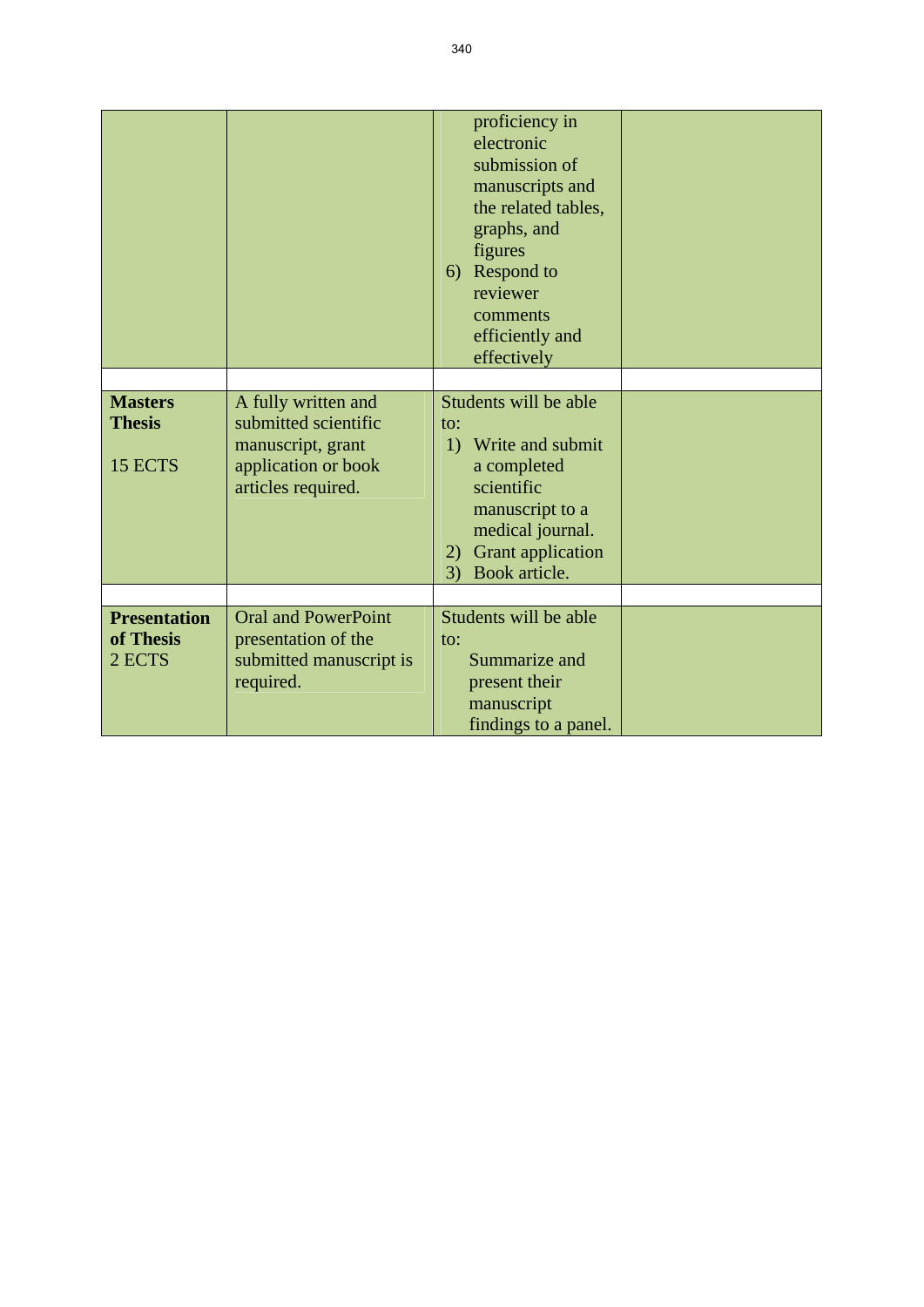#### **§ 5 Master Thesis**

- (1) Jede(r) Lehrgangsteilnehmer/in hat eine Master Thesis in Form einer schriftlichen Arbeit zu verfassen, die vom/von der jeweiligen Projektbetreuer/in beurteilt wird.
- (2) Die Lehrgangsteilnehmer/innen haben bis zum Beginn des dritten Semesters ein Thema für die Master Thesis dem/der Lehrgangsleiter/in in schriftlicher Form vorzuschlagen. Gleichzeitig ist die Zustimmung des/der Betreuers/in vorzulegen. Das Thema und der/die Betreuer/in gilt als angenommen, wenn der/die Lehrgangsleiter/in diesen/diese innerhalb eines Monats nach Einlangen der Bekanntgabe nicht untersagt.
- (3) Themen für die Master Thesis sind aus folgenden Bereichen zu wählen:
	- 1. Erstellung eines einreichbaren Förderantrages bei nationalen und internationalen Förderinstitutionen. Der Antrag muss tatsächlich eingereicht werden.
	- 2. Erstellung eines medizinisch wissenschaftlichen Journalartikels in einer englischsprachigen Fachzeitschrift. Das Manuskript muss zur Publikation eingereicht werden. Das Thema der wissenschaftlichen Arbeit kann ein eigenes Forschungsprojekt der Teilnehmer/innen selbst sein oder das einer Arbeitsgruppe.
	- 3. Erstellung eines Buchbeitrages in einem medizinischen Lehrbuch. Das Manuskript muss zur Publikation eingereicht sein.
- (4) Betreuer/in einer Master Thesis können alle Vortragenden des Universitätslehrganges sein.

#### **§ 6 Prüfungsordnung**

- (1) Für das Prüfungswesen im Rahmen des Universitätslehrgangs sind die Bestimmungen der §§ 72 ff UG 2002 und die einschlägigen Bestimmungen des Satzungsteils "Studienrechtliche Bestimmungen der Medizinischen Universität Innsbruck" anzuwenden.
- (2) Für den erfolgreichen Abschluss des Universitätslehrgangs und zur Verleihung des akademischen Grades "Master of Science in Medical Writing" sind folgende Voraussetzungen zu erfüllen:
	- 1. Positive Teilnahme an allen Veranstaltungen des Universitätslehrgangs (Pflicht- und gewählte Wahlfächer). Die Anrechnung von gleichwertigen Ausbildungsteilen durch die wissenschaftliche Leitung des Universitätslehrgangs ist möglich.
	- 2. Approbation der Master Thesis durch die Prüfungskommission im Rahmen der Präsentation der Abschlussarbeit.
- (3) Wenn alle Lehrveranstaltungen eines Moduls von dem/der Teilnehmer/in positiv abgelegt wurden, hat der/die Modulleiter/in die Modulnote für dieses Modul durch Addition der Prüfungsnoten und nachfolgende Division durch die Anzahl der Prüfungen zu ermitteln. Ist die ermittelte Zahl nicht größer als  $1,5 -$  so hat der/die Teilnehmer/in das Modul "Mit Auszeichnung bestanden". Ist die ermittelte Zahl größer als 1,5 – so lautet die Modulnote .bestanden".